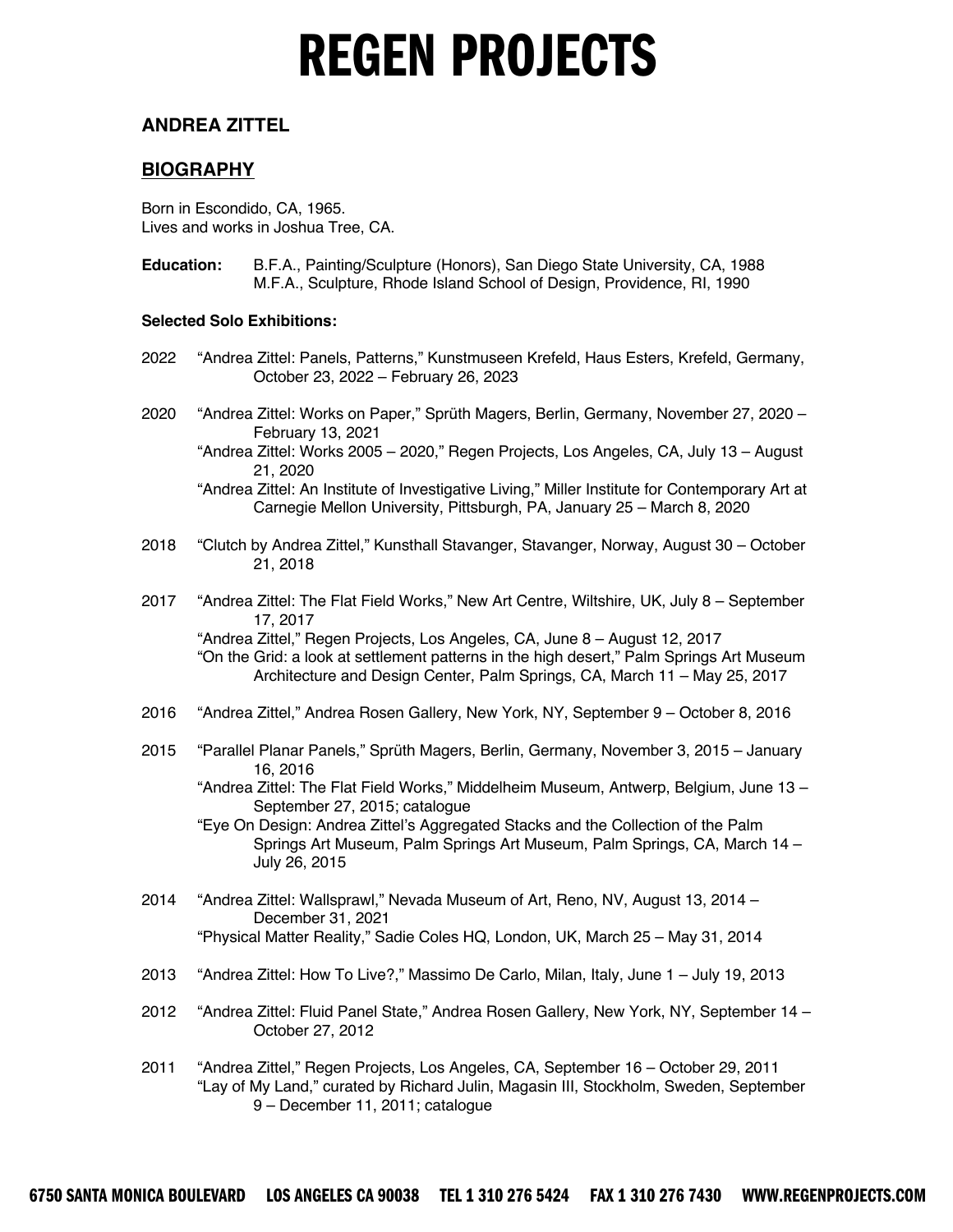"Pattern of Habit," Sprüth Magers Berlin, Germany, June 8 – September 10, 2011

- 2010 "Between Art and Life," Galleria del Costume di Palazzo Pitti, Florence, Italy, June 18 July 16, 2010; catalogue "Andrea Zittel: Clasp," Sadie Coles HQ, London, UK, June 10 – July 31, 2010
- 2009 "Smockshop London," Sprüth Magers, London, UK, September 19 October 3, 2009 "Andrea Zittel," Andrea Rosen Gallery, New York, NY, February 6 – March 7, 2009
- 2008 "Andrea Zittel: Energetic Accumulators and Token Exchanges," Regen Projects II, Los Angeles, CA, May 24 – June 28, 2008 "Andrea Zittel, Monika Sosnowska. 1:1," Schaulager, Basel, Switzerland, April 26 –

September 21, 2008; catalogue

- 2007 "Andrea Zittel: A-Z Smockshop," Susan Inglett Gallery, New York, NY, September 7 October 13, 2007 "Andrea Zittel: A-Z Advanced Technologies," Massimo De Carlo, Milan, Italy, February 13 – March 24, 2007
- 2006 "Andrea Zittel: Small Liberties," Whitney Museum of American Art at Altria, New York, NY, February 9 – June 18, 2006
- 2005 "Rules of Raugh," Richard Levy Gallery, Albuquerque, New Mexico, September 30 October 28, 2005
	- "Andrea Zittel: Critical Space," The Contemporary Arts Museum, Houston, TX, October 1, 2005 – January 1, 2006; traveled New Museum, New York, NY January 26 – April 29, 2006; Albright-Knox Art Gallery, Buffalo, NY, October 6 – January 7, 2007; The Museum of Contemporary Art, Los Angeles, CA, March 4 – May 21, 2007; Vancouver Art Gallery, British Columbia, Canada, June 11 – September 30 2007; catalogue
	- "Andrea Zittel: A-Z Advanced Technologies," Andrea Rosen Gallery, New York, NY, May 6 – June 18, 2005
- 2004 "Andrea Zittel," Regen Projects, Los Angeles, CA, December 18, 2004 January 29, 2005 "A-Z Uniforms," 1991-2000, Andrea Rosen Gallery 2, NYC, January 23 – February 21, 2004
- 2003 "Andrea Zittel," Sammlung Goetz, Munich, Germany, May 18 November 8, 2003 "A-Z Uniform Series: 1991-2002," Philomene Magers Projekte, Munich, Germany, May 15 – June 28, 2003
	- "A-Z Wagon Stations, 2003," On Site Series, Milwaukee, WI, May 2003 November 2004
- 2002 "A-Z Cellular Compartment Units," Andrea Rosen Gallery, New York, NY, May 10 June 15, 2002
	- "A-Z Advanced Technologies: Fiber Forms," Gallery Side 2, Tokyo, Japan, September 6 – October 4, 2002; brochure

"Advanced Technologies: The A-Z Regenerating Fields and Fiber Form Uniforms," Regen Projects, Los Angeles, CA, December 7, 2002 – January 18, 2003

2001 "Everlasting and Complete: A-Z Food Group and A-Z Eating Environments," Galleria Massimo De Carlo, Milan, Italy, February 19 – March 26, 2001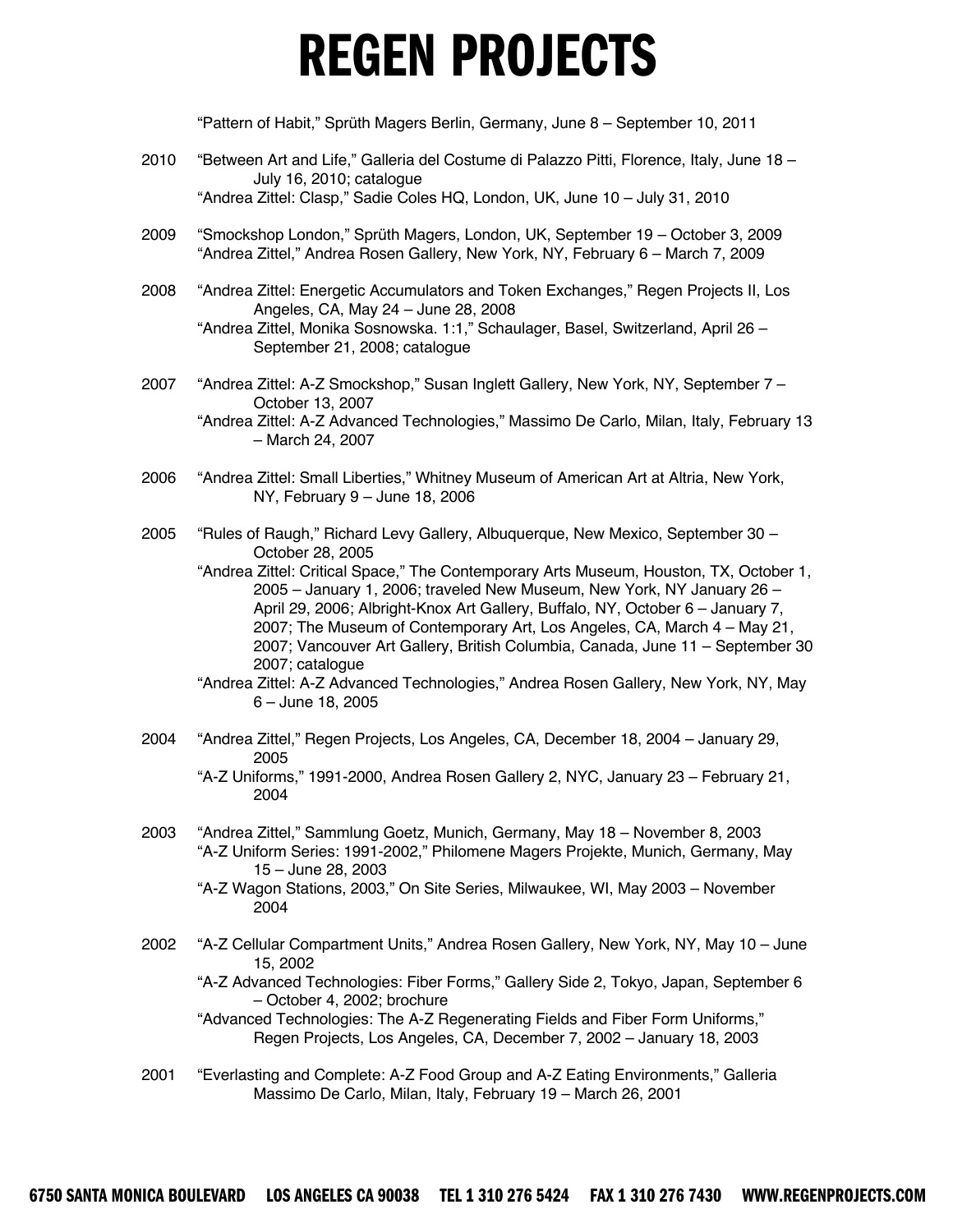- "A-Z Cellular Compartment Units," IKON Gallery, Birmingham, UK, October 31 December 2, 2001; catalogue
- "A-Z 2001 Homestead Units," Sadie Coles HQ, London, UK, October 29 December 8, 2001
- "A-Z Sorting Trays," Susan Inglett, New York, NY, November 7 December 15, 2001
- 2000 "A-Z Time Trials," Andrea Rosen Gallery, New York, NY, April 22 June 27, 2000 "A-Z Time Trials: Free Running Rhythms," Regen Projects, Los Angeles, CA, February 5 – March 4, 2000
- 1999 "Andrea Zittel Personal Programs," Deichtorhallen, Hamburg, Germany, November 19, 1999 – February 27, 2000; catalogue
	- "A-Z Time Trials," Galerie Franck & Schulte, Berlin, Germany, September 30 November 13, 2000

"A-Z Deserted Island," The Public Art Fund, Central Park South Pond, New York, NY, May 26, 1999 – September 2000

- "Points of Interest," The Public Art Fund, Central Park Southeast Entrance, New York, NY, May 26, 1999 – April 2000
- 1998 "A-Z Personal Panels: 1993-1998," Sadie Coles HQ, London, UK, December 4, 1998 January 23, 2000 "RAUGH," Andrea Rosen Gallery, New York, NY, May 28 – July 10, 1998

"A-Z For You • A-Z For Me," University Art Gallery, San Diego State University, San Diego, CA, April 13 – May 13, 1998; brochure

1996 "A-Z Escape Vehicles, Andrea Rosen Gallery, NYC, November 1 – December 7, 1996 "Andrea Zittel – Living Units," curated by Peter Weibel, Museum fur Gegenwartskunst, Basel, Switzerland, October 26, 1996 – February 2, 1997; traveled to Neue Galerie am Landesmuseum Joanneum, Graz, Austria, March 13 – April 27, 1997; catalogue

"The A-Z Travel Trailer Units," Louisiana Museum of Modern Art, Humlebaek, Denmark, April 3 – May 12,1996

- "New Art 6: Andrea Zittel," Cincinnati Art Museum, Cincinnati, OH, March 17 June 30, 1996; pamphlet
- 1995 "New Work: Andrea Zittel," San Francisco Museum of Modern Art, San Francisco, CA, November 8, 1995 – February 4, 1996; brochure

"Andrea Zittel," Andrea Rosen Gallery, New York, NY, March 4 – April 8, 1995

- 1994 "A series of rotating installations," Week 1: October 26 29: John Currin and Andrea Zittel, Andrea Rosen Gallery, New York, NY, October 26 – November 26, 1994 "Andrea Zittel: Three Living Systems," The Carnegie Museum of Art, Pittsburgh, PA, October 8 – December 31, 1994; brochure "Comfort," Anthony d'Offay Gallery, London, UK, September 3 – October 15, 1994
- 1993 "Purity," Andrea Rosen Gallery, New York, NY, September 11 October 16, 1993 Project room installation, Christopher Grimes Gallery, Santa Monica, CA, April 1 – May 15, 1993

"The A-Z Administrative Services 1993 Living Unit," Jack Hanley Gallery, San Francisco, CA, March 19 – May 15, 1993; brochure

1989 "Landscape," Sol Koffler Gallery, Rhode Island School of Design, Providence, RI, 1989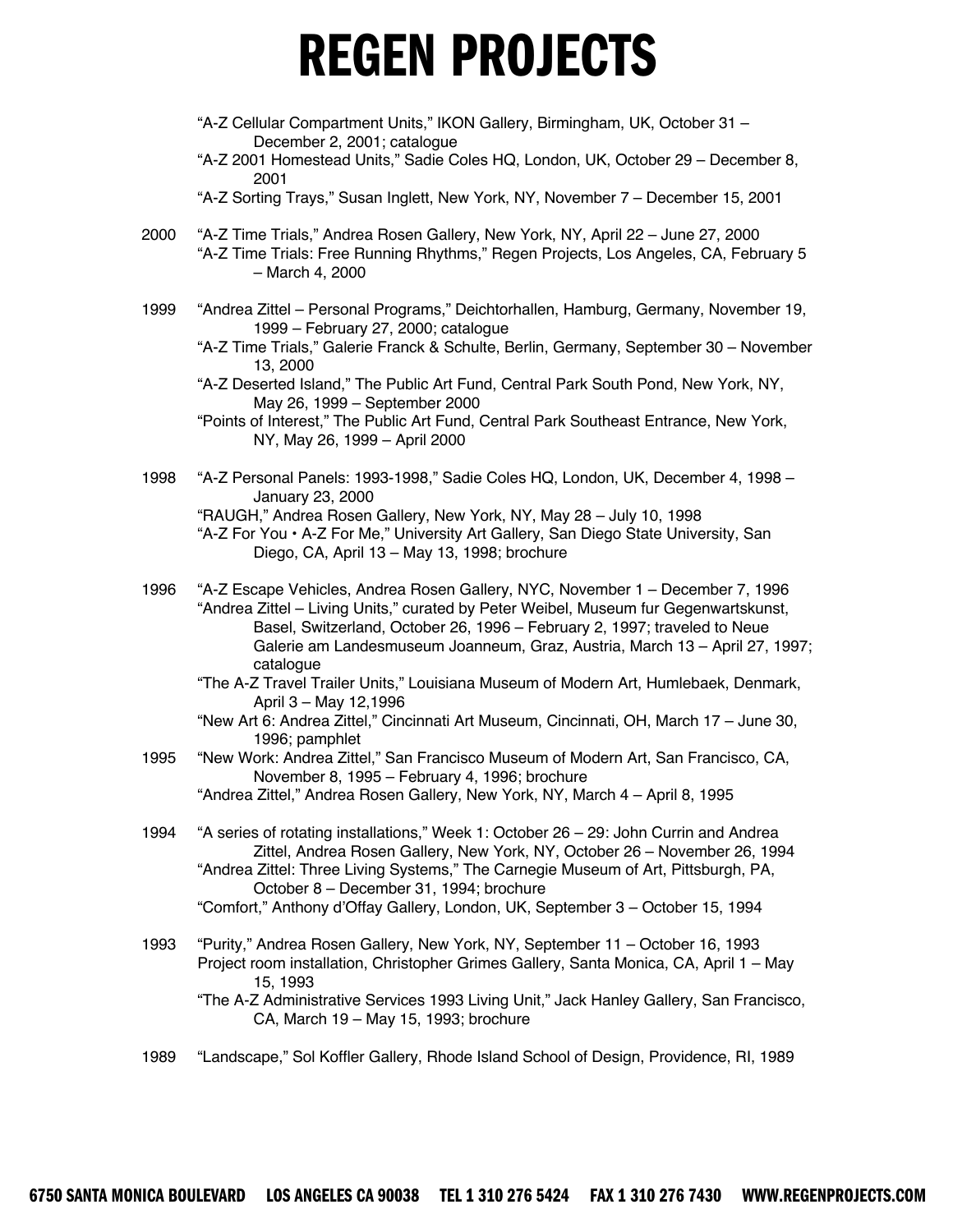- 1988 "Drawings and Constructions," Flor Y Canto Gallery, San Diego State University, San Diego, CA, 1988
- 1987 Rotunda Installation, San Diego Museum of Art, San Diego, CA, 1988

#### **Selected Group Exhibitions:**

- 2022 "Garmenting: Costume as Contemporary Art," Museum of Arts and Design, New York, NY, March 12 – August 14, 2022; catalogue "REPEATER," Sadie Coles HQ, London, UK, February 10 – March 26, 2022 "Pavilions," Lisson Gallery, New York, NY, January 13 – February 12, 2022
- 2021 "OASIS," Estonian Museum of Architecture, Tallinn, Estonia, October 8, 2021 January 9, 2022

"all the lonely people," presented by VATMH (Villa Aurora & Thomas Mann House), silent green Kulturquartier, Berlin, Germany, September 25 – October 10, 2021; travels to LAXART, Los Angeles, CA, December 4, 2021 – January 22, 2022

- "Disturbances in the Field: Art in the High Desert from Andrea Zittel's A-Z West to High Desert Test Sites," Nevada Museum of Art, Reno, NV, July 3, 2021 – February 6, 2022
- "Selections: Gallery Artists," Regen Projects, Los Angeles, CA, June 5 July 15, 2021
- "Catastrophe and Recovery," National Museum of Modern and Contemporary Art, Korea, Seoul, South Korea, May 22 – August 1, 2021; catalogue
- "Time out: On Breaks and Moments of Awakening," Kunstmuseum Ravensburg, Ravensburg, Germany, April 17 – July 11, 2021
- "The Experimental Field," Accelerator, Stockholm University, Stockholm, Sweden, March 10 – September 19, 2021
- "Portable Sculpture," Henry Moore Foundation, Leeds, UK, February 5 August 29, 2021
- 2020 "Time in Space: The Life Style," PKM Gallery, Seoul, South Korea, December 16, 2020 January 30, 2021
	- "Au rendez-vous des amis. Classical Modernism in Dialogue with Contemporary Art from the Sammlung Goetz," Pinakothek der Moderne, Munich, Germany, September 29, 2020 – January 16, 2022
	- "InterFace: Art and Community in the Ahmanson Collection," Ahmanson Gallery, Irvine, CA, September 5, 2020 – May 1, 2021
	- "Catastrophe and Recovery," National Museum of Modern and Contemporary Art, Korea, Seoul, South Korea, May 22 – August 1, 2021
	- "31: Women. Works from the Daimler Art Collection 1930–2020," Daimler Art Collection, Stuttgart, Germany, February 29, 2020 – September 26, 2021

"Duro Olowu: Seeing Chicago," Museum of Contemporary Art Chicago, Chicago, IL, February 29 – September 13, 2020; catalogue

- "Comfort," Friedman Benda, New York, NY, January 9 February 15, 2020
- 2019 "The Coming Community," Freelands Foundation, London, UK, November 15, 2019 January 12, 2020
	- "The Seventh Continent," 16th Istanbul Biennial, Istanbul, Turkey, September 14 November 10, 2019
	- "Mirage: Energy and Water in the Great Basin," Sun Valley Center for the Arts, Ketchum, ID, June 12 – August 23, 2019; travels to Boise Art Museum, Boise, ID August 8, 2020 – February 14, 2021; catalogue
	- "The Foundation of the Museum: MOCA's Collection," Museum of Contemporary Art, Los Angeles, Los Angeles, CA, May 19, 2019 – January 13, 2020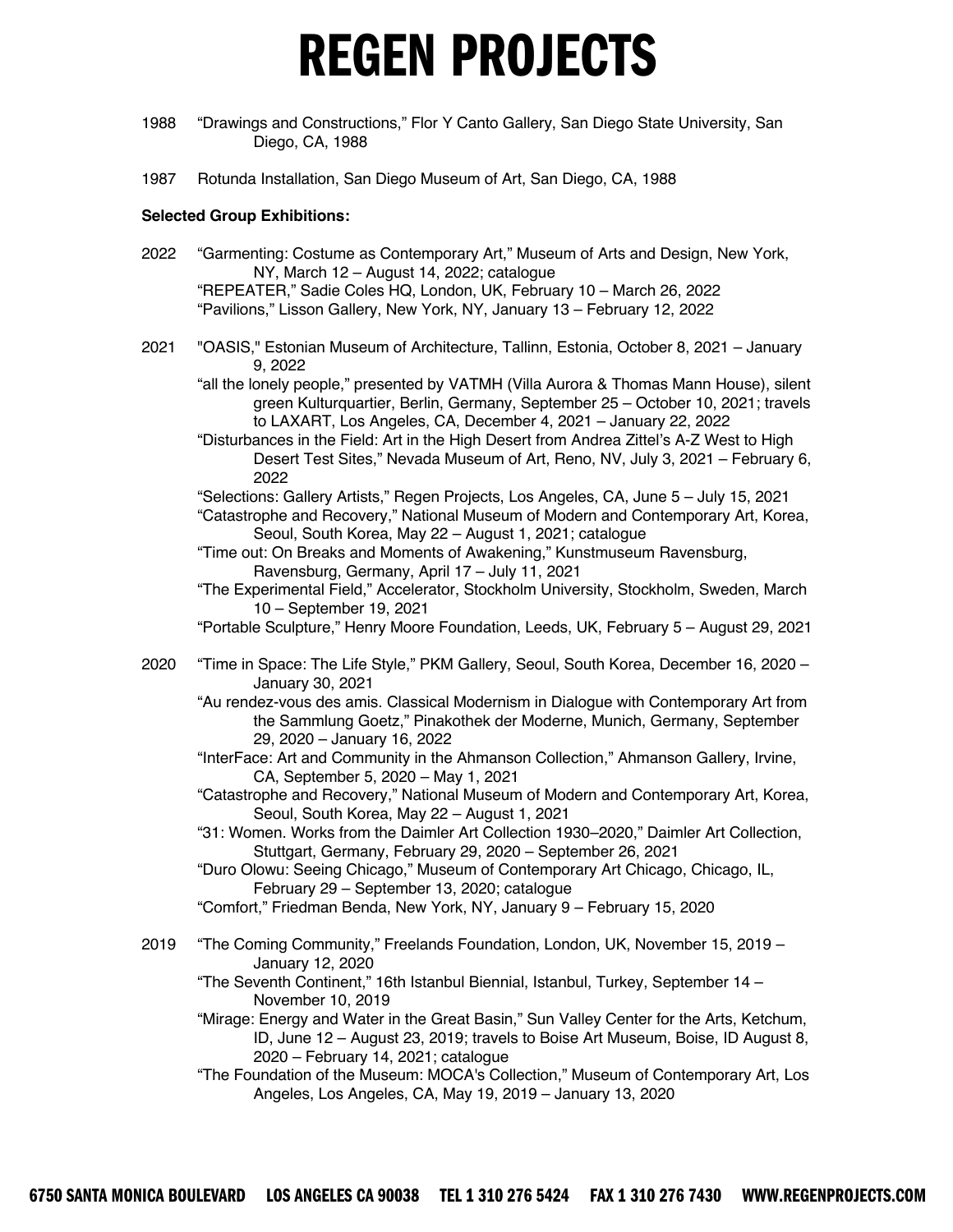"Mingein Now," Sokyo Gallery, Kyoto, Japan, May 18 – July 6, 2019 "Palimpsest," Lismore Castle Arts, Waterford, Ireland, March 31 – October 13, 2019; catalogue "Alternatives for Living: Blueprints for Haus Lange Haus Esters," Museums Haus Lange and Haus Esters, Krefeld, Germany, March 17, 2019 – January 26, 2020 "In and Out of Place," Addison Gallery of American Art, Phillips Academy, Andover, MA, February 16 – July 31, 2019 2018 "IDEAL STANDARD. Speculations on Bauhaus today," Zeppelin Museum Friedrichshafen, Friedrichshafen, Germany, November 30, 2018 – April 28, 2019; catalogue "Home Futures," The Design Museum, London, UK, November 7, 2018 – March 24, 2019 "The World on Paper," Deutsche Bank, PalaisPopulaire, Berlin, Germany, September 27, 2018 – January 7, 2019 "Generations. Female Artists in Dialog Part 1," Sammlung Goetz, Munich, Germany, February 22 – June 30, 2018; catalogue "Forms & Alterations," 808 Gallery, Boston University, MA, February 2 – March 25, 2018 "Omega Workshop: An Experiment in Counter-Fashion," Elizabeth Foundation for the Arts - Project Space, New York, NY, January 26 – March 10, 2018 2017 "Future Shock," SITE Santa Fe, Santa Fe, NM, October 7, 2017 – June 10, 2018; catalogue "Permanent Collection: Real / Radical / Psychological," Mildred Lane Kemper Art Museum, Washington University, Saint Louis, MO, September 8, 2017 – May 21, 2018 "The Everywhere Studio," Institute of Contemporary Art, Miami, FL, December 1, 2017 – February 26, 2018 "Women House," Monnaie de Paris, Paris, France, October 20, 2017 – January 28, 2018 "Baggage Claims," Orlando Museum of Art, Orlando, FL, September 15 – December 30, 2017; traveled to Weatherspoon Art Museum, University of North Carolina at Greensboro, Greensboro, NC, January 27 – April 22, 2018; Peeler Art Center, DePauw University, Greencastle, IN, September 1 – December 9, 2018; Weisman Art Museum, University of Minnesota, Minneapolis, MN, February 2 – May 13, 2019; catalogue "Unsettled," Nevada Museum of Art, Reno, NV, August 26, 2017 – January 21, 2018; traveled to Anchorage Museum, Anchorage, AK, April 20 – September 9, 2018; Palm Springs Art Museum, Palm Springs, CA, October 27, 2018 – April 30, 2019; catalogue "Home: An Homage to Colin de Land," Massimo De Carlo, Milan, Italy, September 19 – December 16, 2017 "Tom Burr and Andrea Zittel: concrete realities," Bortolami Gallery, New York, NY, June 29 – August 11, 2017 "MIDTOWN," Lever House Art Collection, New York, NY, May 3 – June 9, 2017 "What I Loved: Selected Works from the '90s," Regen Projects, Los Angeles, CA, March 4 – April 14, 2017 "Atlas I," Fondazione Prada, Milan, Italy, March 1 – April 16, 2017 "Room," Sadie Coles HQ, London, UK, January 13 – February 18, 2017; traveled to Mead Gallery, Warwick Arts Centre, Coventry, UK, May 6 – June 24, 2017 2016 "I.C. Editions 25th Anniversary," Susan Inglett Gallery , New York, NY , December 10, 2016 – January 28, 2017

"L'Esprit du Bauhaus," Musée des Arts Décoratifs, Paris, France, October 19 – February 26, 2017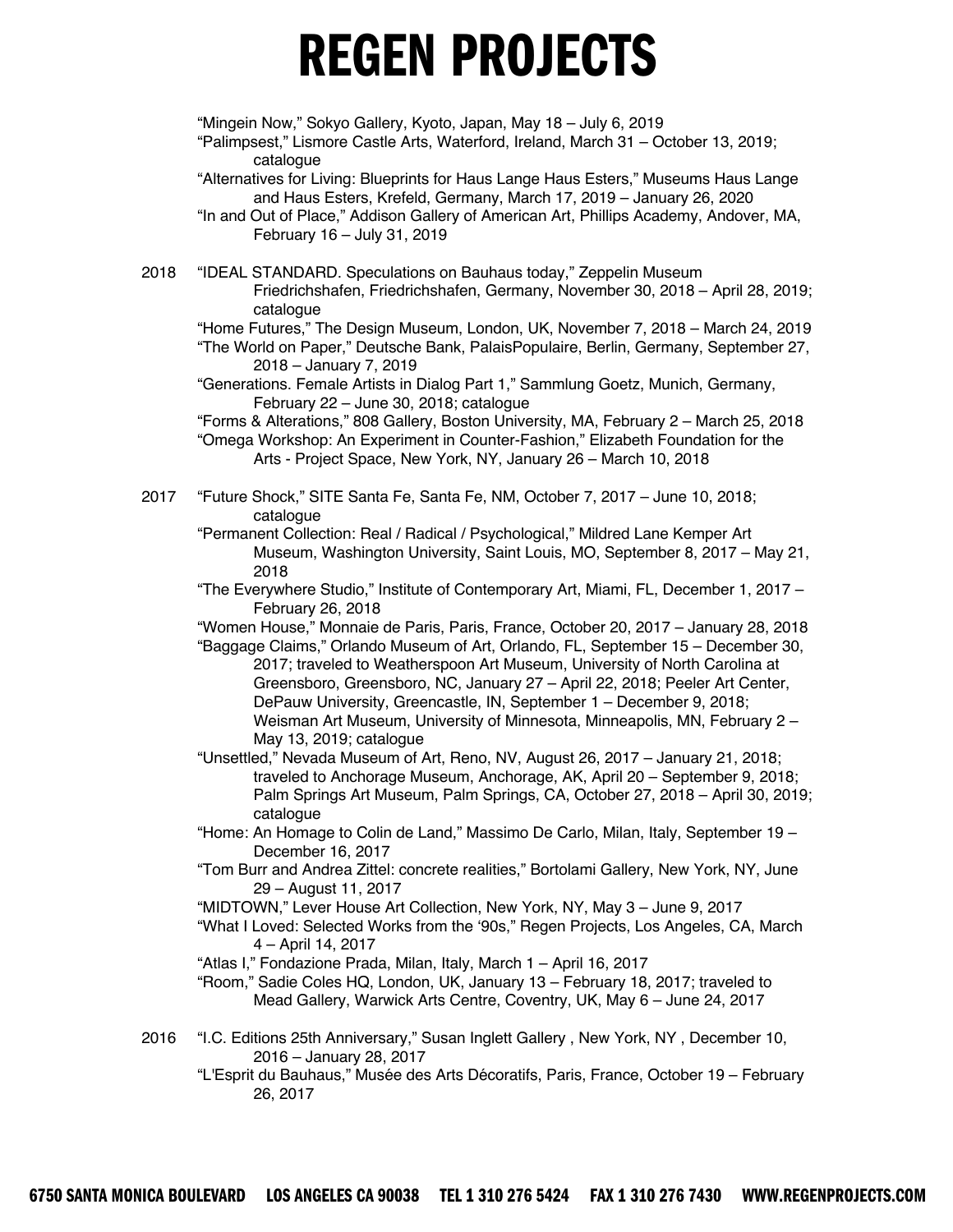"Boras International Sculpture Biennale 2016," Borås Museum of Modern Art, Boras, Sweden, May 20 – September 18, 2016

"Jack Pierson: Tomorrow's Man," curated by Jack Pierson, University Galleries, University of Nevada, Reno, NV, April 21 – July 1, 2016

"Human Interest: Portraits from the Whitney's Collection," Whitney Museum of American Art, New York, NY, April 2, 2016 – April 2, 2017

"The Natural Order of Things," Fundación Jumex Arte Contemporáneo, Mexico City, Mexico, March 11 – May 8, 2016

"Informative Rooms. The Interior as Portrait," Museum Morsbroich, Leverkusen, Germany, January 31 – April 24, 2016; catalogue

"Walls and Beams, Rooms and Dreams: Images of Home," Addison Gallery of American Art, Phillips Academy, Andover, MA, January 23 – July 31, 2016

2015 "HDTS: Epicenter," Epicenter, Green River, UT, October 9 – 12, 2015 "Survival is not Enough," Rodeo Gallery, Istanbul, Turkey, September 1 – October 31, 2015; September 12 – October 3, 2015

"Architecture and Nature," Domaine du Muy, Le Muy, France, July 7 – October 31, 2015

- "Future Present," Schaulager, Basel, Switzerland, June 13, 2015 January 31, 2016; catalogue
- "SARAH CAIN blue in your body, red when it hits the air," Museum of Contemporary Art San Diego, La Jolla, CA, May 9 – July 19, 2015

"SOGTFO (Sculpture Or Get The Fuck Out)," Francois Ghebaly Gallery, Los Angeles, CA, February 28, 2015

"Come As You Are: Art of the 1990s," Montclair Art Museum, Montclair, NJ, February 8, 2015 – May 17, 2015; travels to Telfair Museums, Savannah, GA, June 12 – September 20, 2015; University of Michigan Museum of Art, Ann Arbor, MI, October 17, 2015 – January 31, 2016; Blanton Museum of Art, University of Texas, Austin, TX, February 17 – May 15, 2016; catalogue

"Adventures of the Black Square: Abstract Art and Society 1915–2015," Whitechapel Gallery, London, UK, January 15 – April 6, 2015; catalogue

2014 "Encountering the City: The Urban Experience in Contemporary Art," Mildred Lane Kemper Art Museum, St. Louis, MO, September 12, 2014 – January 4, 2015 "Stanze/Rooms: Works from the Sandretto Re Rebaudengo Collection," Me Collectors Room Berlin, Olbricht Foundation, Berlin, Germany, May 2 – September 21, 2014

"I'm Still Here," curated by Richard Julin and Tessa Praun, Magasin 3, Stockholm, Sweden, February 15 – June 8, 2014

2013 "When Now is Minimal. The Unknown Side of the Sammlung Goetz," Neues Museum, Nuremberg, Germany, July 19 – October 20, 2013; travels to Museion, Bolzano, Italy, November 23, 2013 – October 12, 2014; travels to Sammlung Goetz, Munich, Germany, 2015; catalogue

"At Work: Studio and Production as a Subject of Today's Art," Museum für Gegenwartskunst Siegen, Siegen, Germany, November 17, 2013 – March 9, 2014

"To Open Eyes: Art and Textiles from the Bauhaus to Today," Kunsthalle Bielefeld, Bielefeld, Germany, November 17, 2013 – February 16, 2014; catalogue

"Ways of Working: The Incidental Object," part of the project One Torino: A New Annual Exhibition Project Around Torino and Piemonte, developed and produced by Artissima, at Fondazione Merz, Torino, Italy, November 7, 2013 – January 12, 2014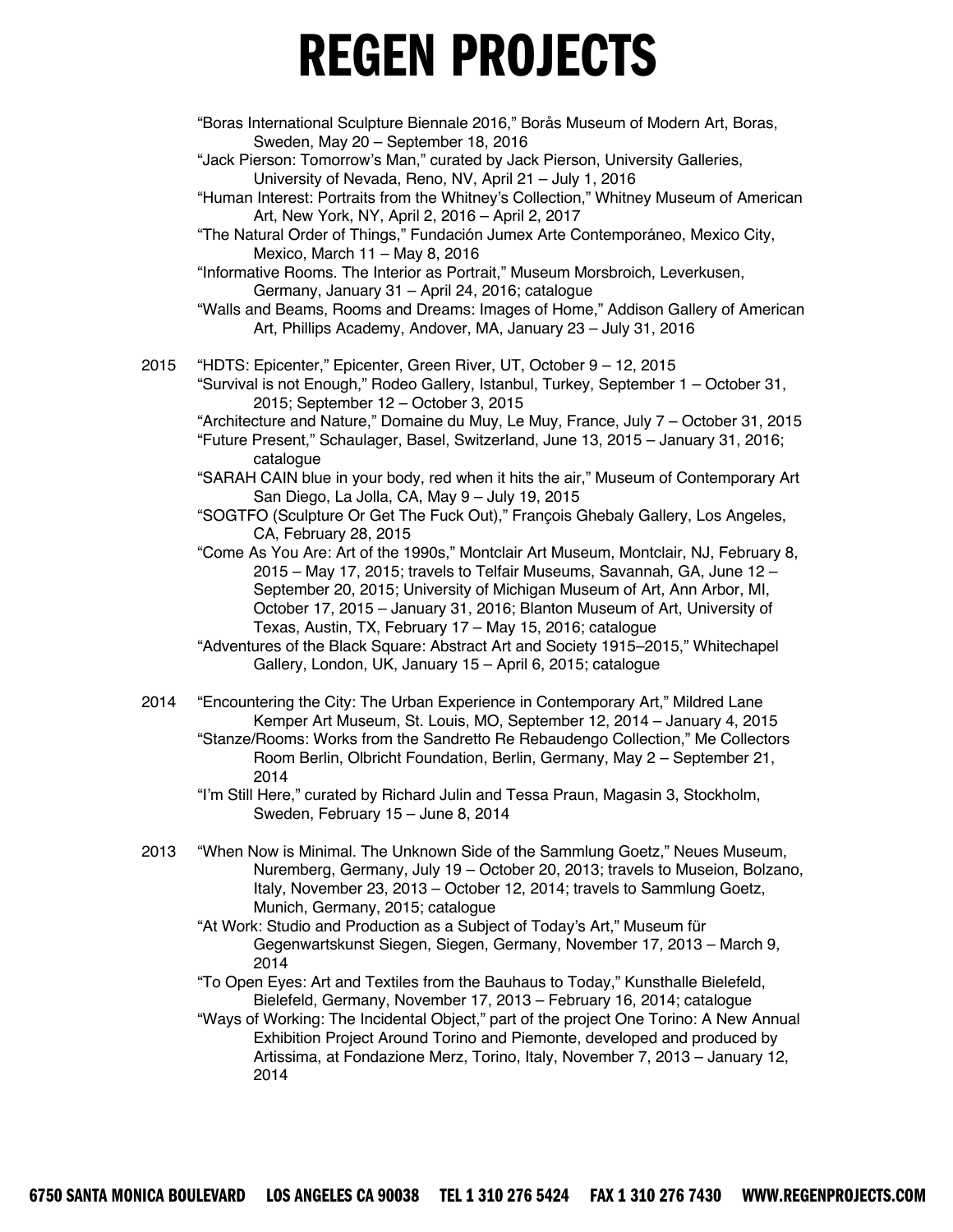- "Allan McCollum: Plaster Surrogates Colored and Organized by Andrea Zittel," Friedrich Petzel Gallery, New York, NY, September 6 – October 19, 2013
- "Soft Pictures," curated by Irene Calderoni, Fondazione Sandretto Re Rebaudengo, Turin, Italy, October 23, 2013 – March 23, 2014
- "Love of Technology," curated by Alex Gartenfeld, Museum of Contemporary Art North Miami, Miami, FL, September 27 – November 3, 2013
- "Beautiful Minds," Kleine Humboldt Galerie, Lichtof im Hauptgebäude der Humboldt-Universität zu Berlin, Berlin, Germany, September 18 – 21, 2013
- "Object Permanence," curated by Robin Wallis Atkinson, Cora Fisher, Sarah Fritchey, and Marie Heilich, CCS Bard Hessel Museum of Art, Annandale-on-Hudson, NY, March 24 – May 26, 2013
- "Uno Sguardo sul Mondo: Works from a Private Collection," curated by Guido Orsini & Mary Angela Schroth, Fondazione Museo Pino Pascali, Polignano a Mare, Italy, March 2 – May 1, 2013
- "NYC 1993: Experimental Jet Set, Trash and No Star," New Museum, New York, NY, February 13 – May 26, 2013; catalogue
- 2012 "Behold America!," Museum of Contemporary Art San Diego and the Timken Museum of Art, San Diego, CA, November 10, 2012 – February 9, 2013
	- "Inaugural Exhibition by Gallery Artists," Regen Projects, Los Angeles, CA, September 22 – October 27, 2012
	- "Painting in Space," curated by Tom Eccles and Johanna Burton, Luhring Augustine Gallery, New York, NY, June 22 – August 16, 2012
	- "The Lift," organized by Art21 and curated by Susan Sollins, Bloomberg International Headquarters, New York, NY, June 20 – August 31, 2012
	- "Machines for Living," curated by Roy Brand, Bezalel Academy of Arts and Design, Jerusalem, March 6 – June 22, 2012
- 2011 "The [Secret] Return of Noever," Ace Museum, Los Angeles, CA, December 10 30, 2011
	- "Contemporary Galleries: 1980 Now," Museum of Modern Art, New York, NY, November 16, 2011 – February 9, 2014
	- "Laboratorium Przyszlosci Regress/Progress," Centre for Contemporary Art Ujazdowski Castle, Warsaw, Poland, September 14, 2011 – January 15, 2012
	- "In Deed: Certificates of Authenticity in Art," curated by Susan Hapgood and Cornelia Lauf, De Vleeshal, Middelburg, The Netherlands, September 10 – October 7, 2011; traveled to Fondazione Bevilacqua La Masa, Venice, Italy, October 14 – November 4, 2011; KHOJ International Artists' Association, New Delhi, India, November 18 – December 16, 2011; Library, School of the Art Institute of Chicago, January 7 – March 2, 2012; The Drawing Center, New York, NY, November 3 – December 9, 2012; Weatherspoon Art Museum, University of North Carolina at Greensboro, Greensboro, NC, January 12 – April 14, 2013; Contemporary Art Center, Vilnius, Lithuania, May – August 2013
	- "Mis-Design," Ian Potter Museum of Art, The University of Melbourne, Melbourne, Australia, August 24 – November 6, 2011
	- "If you lived here, you'd be home by now," CCS Bard, Hessel Museum of Art, Annandaleon-Hudson, New York, curated by Josiah McElheny, June 25 – December 16
	- "Multiple Pleasures," Tanya Bonakdar, New York, NY, June 25 July 30, 2011
	- "CLAP," Hessel Museum of Art, CCS Bard College, Annadale-on-Hudson, NY, March 27 – May 22, 2011
	- "Patrick Painter Editions," Patrick Painter, Santa Monica, CA, January 15 February 12, 2011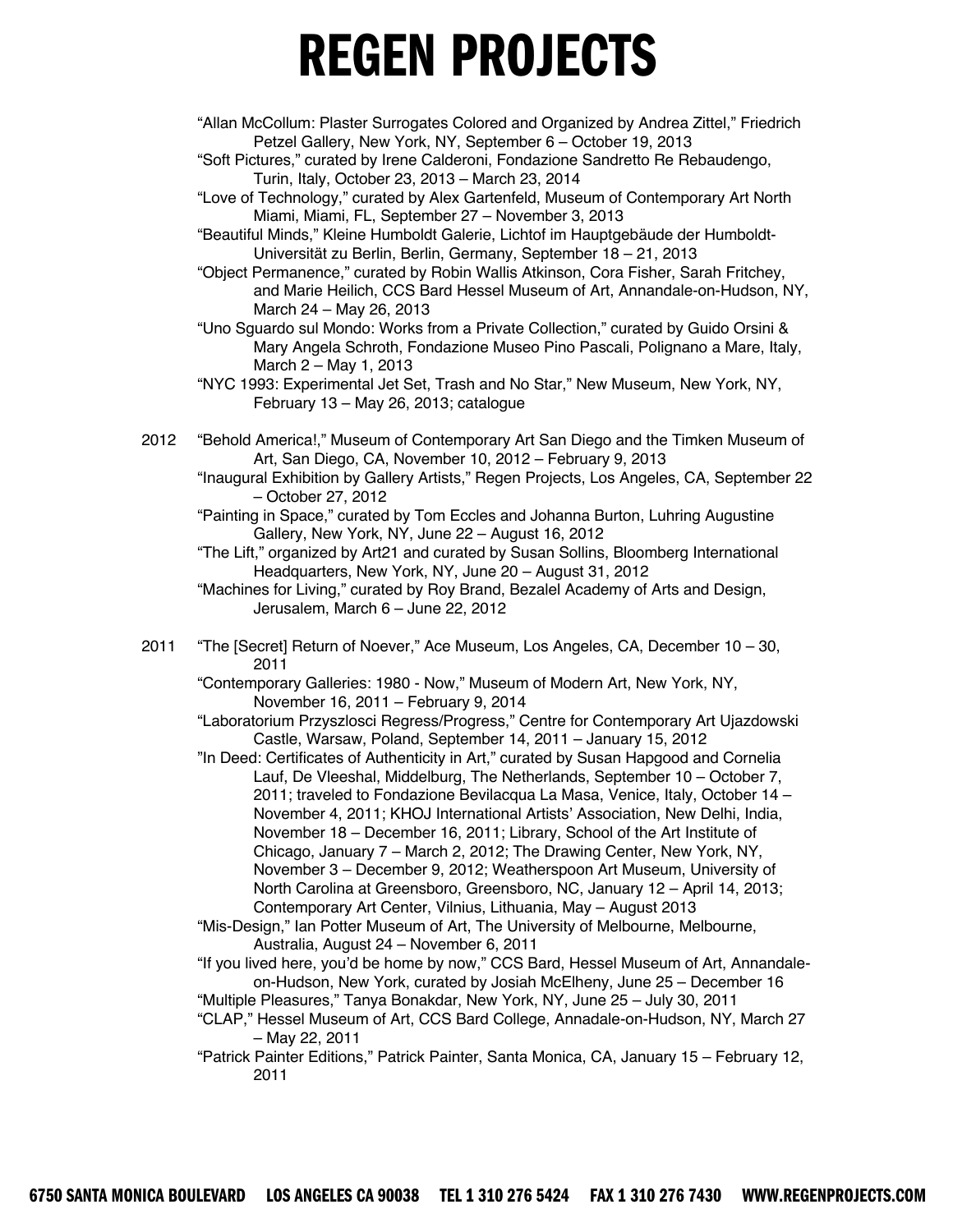- 2010 "Aware: Art Fashion Identity," GSK Contemporary, Royal Academy of Arts, London, December 2 – January 30, 2011; catalogue
	- "Without You I'm Nothing: Art and Its Audience," curated by Dominic Molon and Tricia Van Eck, Museum of Contemporary Art Chicago, Chicago, IL, November 20, 2010 – May 1, 2011
	- "Living on the Edge", curated by Michelle Brown, TULCA Festival Visual Arts, Galway, Ireland, November 5 – 21, 2010
	- "The Artist's Museum," Museum of Contemporary Art Los Angeles, Los Angeles, CA, October 31, 2010 – January 31, 2011
	- "Portland Museum of Art Presents: The Group Formerly Known as Smock Shop," Portland Museum of Art, Portland, Maine, September 11, 2010
	- "Inside, Outside, Upstairs, Downstairs: The Addison Anew," Addison Gallery of American Art, Phillips Academy, Andover, MA, September 7, 2010 – March 27, 2011
	- "Multiple Pleasures: Functional Objects in Contemporary Art", curated by Nathalie Karg and Cumulus Studios, Tanya Bonakdar Gallery, New York, NY, June 25 – July 30, 2010
	- "100 Acres," Indianapolis Museum of Art, Indianapolis, IN, June 20, 2010 ongoing
	- "Divergence: John Baldessari, Deborah Buttefield, Andrea Zittel," Indianapolis Museum of Art, Indianapolis, A-Z Habitable Island for the Indianapolis Museum of Art: Customized by student-residents from Herron School of Art and Design, June 18, 2010; SDSU Downtown Gallery, San Diego, CA, April 9, 2010 – January 3, 2011
	- "Outside the Box: Edition Jacob Samuel, 1988 2010," Hammer Museum, Los Angeles, CA, May 23 – August 29, 2010
	- "Ethics and Aesthetics," Pratt Institute, Brooklyn, NY, February 6 November 20, 2010 "Production Site: The Artist's Studio Inside-Out," Museum of Contemporary Art, Chicago, IL, February 6 – May 30, 2010
- 2009 "Collection: MOCA's First Thirty Years," Museum of Contemporary Art, Los Angeles, Los Angeles, CA, November 15, 2009 – May 3, 2010
	- "100 Years (Version #1, Düsseldorf)," curated by Klaus Biesenbach and RoseLee Goldberg, Julia Stoschek Collection, Dusseldorf, Germany, October 10, 2009 – July 29, 2010; traveled to MoMA PS1, Long Island City, NY, November 1, 2009 – May 3, 2010; traveled to Garage Museum of Contemporary Art, Moscow, Russia, October 4 – 14, 2010; traveled to Boston University Art Gallery, Boston, MA, January 19 – March 25, 2012
	- "Reflection," curated by Lorelei Stewart, College of Architecture and the Arts, University of Illinois at Chicago, August 25 – November 21, 2009
	- "RETREAT," curated by Architect Ben van Berkel and Caroline Bos (UNStudio), Fort Asperen, the Netherlands, June – September 2009
	- "Between Art and Life: The Contemporary Painting and Sculpture Collection," San Francisco Museum of Modern Art, San Francisco, CA, May 10, 2009 – January 3, 2010
	- "U.F.O.: Blurring the Boundaries Between Art and Design," NRW-Forum Kultur und Wirtschaft, Dusseldorf, Germany, May 23 – July 5, 2009
	- "Consider the Lobster," Hessel Museum and CCS Galleries, Center for Curatorial Studies, Bard College, Annandale-on-Hudson, NY, June 27 – December 20, 2009
	- "Parliament of Reality," MAYKR, Bard College, New York, NY, May 16, 2009 "Return to Function," Madison Museum of Contemporary Art, Madison, WI, May 2 – August 23 2009; traveled to De Moines Art Center, Des Moines, IA, October 2, 2009 – January 10, 2010
	- "Fashioning Felt," Cooper-Hewitt, National Design Museum, New York, NY, March 6, 2009 – September 7, 2009; catalogue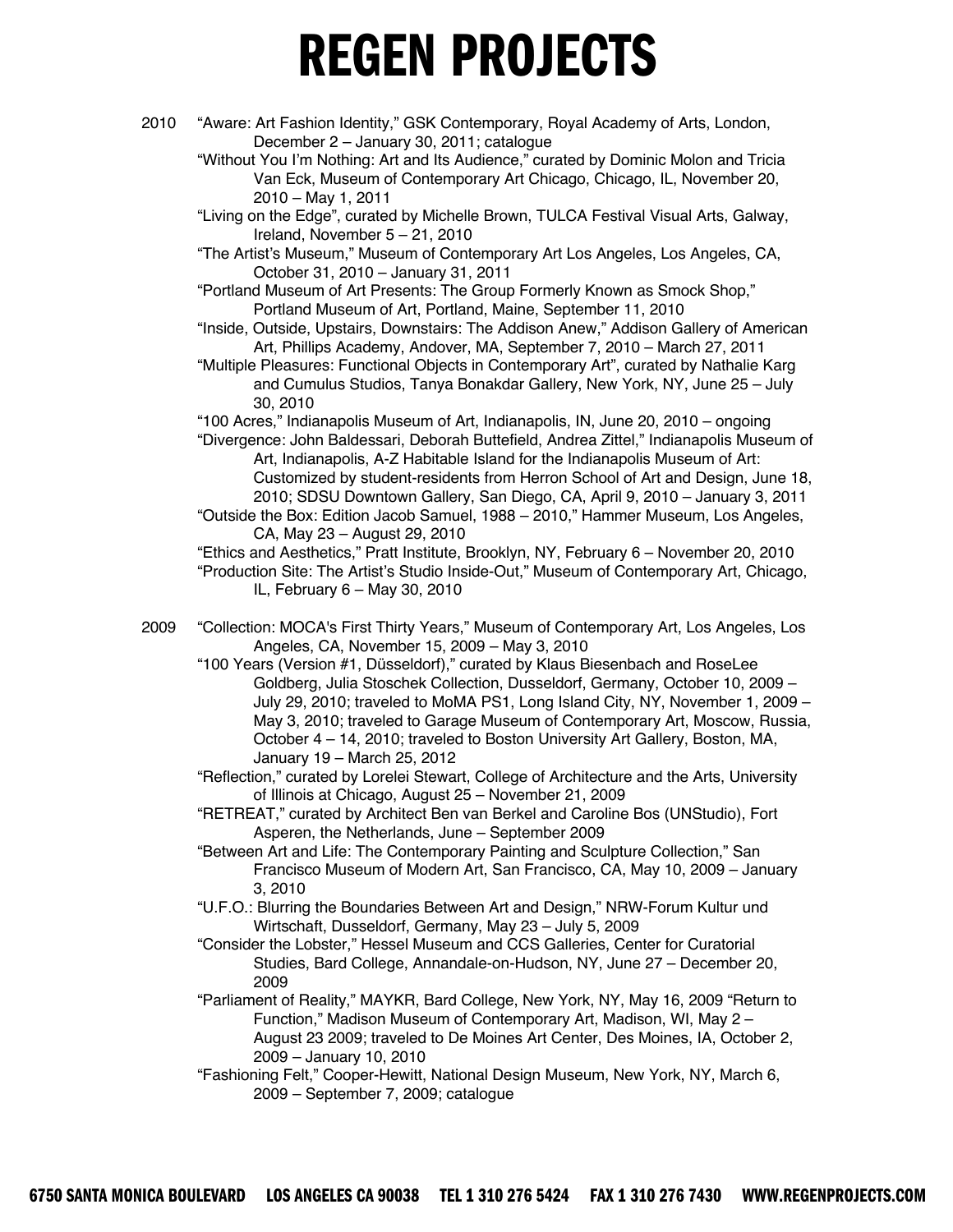- "Sketch, London, presents, 'A New Stance for Tomorrow'"," as part of a special project for Armory Modern & Volta NY, Tribeca Grand Hotel, New York, NY, March 4 - March 8, 2009
- 2008 "Interior/Exterior: Living in Art," Kunstmuseum Wolfsburg, Wolfsburg, Germany, November 29, 2008 – April 13, 2009; catalogue
	- "The Invention of the Everyday," curated by Frédéric Bonnet, Museo Nacional de Arte, Mexico City, Mexico, November 28, 2008 – February 22, 2009
	- "2008 California Biennial," curated by Lauri Firstenberg, Orange Country Museum of Art, Newport Beach, CA, October 26, 2008 - March 15, 2009
	- "cinéma attitudes," Attitudes Espace d'arts Contemporains, Geneva, Switzerland, October 29 – November 1, 2008
	- "Desertshore," Luckman Fine Arts Complex, Los Angeles, CA, August 23 October 18, 2008
	- Downtown Gallery, San Diego State University, October 2008
	- "Permanent Collection," Moderna Museet, Stockholm, Sweden, June September 2008 "Cottage Industry," Contemporary Museum, Baltimore, Maryland, May 31 – June 2008 "A New Stance for Tomorrow," Sketch, London, UK, March 8 – April 12, 2008
- 2007 "Erasing the Edge: Destroying Walls Constructing Beauty, Inland View and Landscape," curated by Micaela Giovonnati, Miami Beach, FL, December 6 – 9, 2007
	- "Going Staying. Movement, Body, Place in Contemporary Art," Kunstmuseum Bonn, Bonn, Germany, November 29, 2007 - February 17, 2008; catalogue
	- "Celebrating the Lucelia Artist Award, 2001-2006," Smithsonian American Art Museum, Washington D.C., September 21, 2007 – June 22, 2008
	- "Don't Look. Contemporary Drawings from an Alumna's Collection, Martina Yamin," Davis Museum and Cultural Center, Wellesley College, Wellesley, MA, September 19 - December 9, 2007; catalogue
	- "The Shapes of Space," Guggenheim Museum, New York, NY, April 14 September 5, 2007

"The HandMaking," Abington Art Center, Jenkintown, PA, April 14 – July 29, 2007 "Living in the Material World," The National Art Center, Tokyo, Japan, January 21 – March 19, 2007; catalogue

- 2006 "Fantastic Frameworks: Architectural Utopias and Designs for Life," Art Gallery of Greater Victoria, British Columbia, Canada, October 5 – December 3, 2006; catalogue "Plug In #10," curated by Lily van der Stokker, Van Abbemuseum, Eindhoven, The
	- Netherlands, September 4 January 15, 2007
	- "Flex Your Textiles," curated by Travis Boyer and Ginger Brooks Takahashi, John Connelly Presents, New York, NY, July 28 – July 30, 2006
	- "Emmanuel Hoffman-Stiftung: Werkgruppen und Installationen," Museum fur Gegenwartskunst, Basel, Switzerland, June 11 – November 11, 2006
	- "Less: Strategie alternative dell'abitare," curated by Gabi Scardi, Padiglione d'Arte Contemporanea di Milano, Milan, Italy, April 5 – June 18, 2006; catalogue
	- "Into Me / Out of Me," curated by Klaus Biesenbach, P.S.1 Contemporary Art Center, Long Island City, NY, June 25 – September 26, 2006; traveled to Kunst-Werke Berlin e.V., Institute for Contemporary Art, Berlin, Germany, November 25, 2006 – March 4, 2007; Museo d'Arte Contemporanea Roma, Rome, Italy, April 20 – September 30, 2007; catalogue
- 2005 "Beyond Green: Toward a Sustainable Art," Smart Museum of Art, University of Chicago, Chicago, IL, October 6, 2005 – January 15, 2006; traveled to Museum of Arts & Design, New York, NY, February 2 – May 7, 2006; University Art Museum,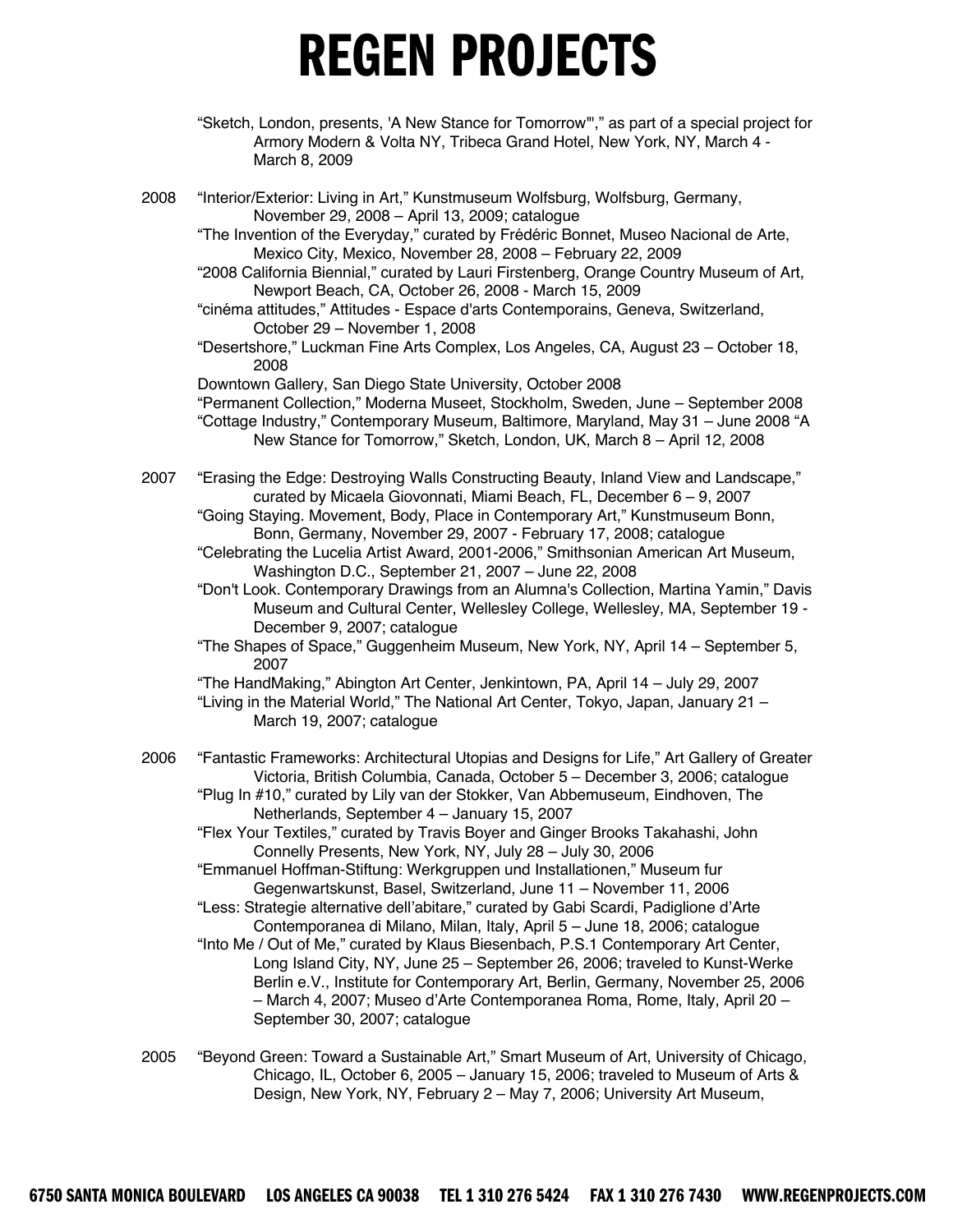California State University, Long Beach, CA, November 1 – December 17, 2006; Smith College Museum of Art, Northampton, MA, February 2 – April 15, 2007; Contemporary Arts Center, Cincinnati, OH, May 5 – July 15, 2007; Richard E. Peeler Art Center, DePauw University, Greencastle, IN, September 14 – December 2, 2007; Museum London, Ontario, Canada, January 4 – March 14, 2008; Joseloff Gallery, Hartford Art School, University of Hartford, Hartford, CT, April 2 – June 10, 2008; The Ronna and Eric Hoffman Gallery of Contemporary Art, Lewis & Clark College, Portland, OR, September 11 – December 7, 2008; The DeVos Art Museum, Northern Michigan University, Marquette, MI, January 19 – March 30, 2009; catalogue

"Ways of Living: Jorge Pardo, Marjetica Potrc, Tobias Rehberger, and Andrea Zittel," Kettles Yard, University of Cambridge, UK, October 1 – November 20, 2005

"Southern Exposure," Museum of Contemporary Art, San Diego, CA, September 18, 2005 – January 3, 2006

"Drawing from the Modern, 1975 – 2005," Museum of Modern Art, New York, NY, September 14, 2005 – January 9, 2006

"Farsites: Urban crisis and domestic symptoms in recent contemporary art," curated by Adriano Pedrosa, Centro Cultural, Tijuana/San Diego Museum of Art, San Diego, CA, August 26 – November 13, 2005

"New Work/New Acquisitions," curated by Klaus Biesenbach and Ann Temkin, The Museum of Modern Art, New York, NY, June 28 – September 26, 2005

"We Could Have Invited Everyone," curated by Robert Blackson And Peter Coffin, Andrew Kreps Gallery, New York, NY, June 24 – July 29, 2005

"ART-ROBE: Women artists at the nexus of fashion and art," curated by Airyung Kim and Claudia Steinberg, UNESCO Headquarters, Paris, France, March 7 – March 25, 2005

"Logical Conclusions: 40 Years of Rule-based Art," Pace Wildenstein, New York, NY, February 18 – March 26, 2005

2004 "Editions Fawbush: A Selection," Sandra Gering Gallery, New York, NY, December 11, 2004 – January 8, 2005

"Last One On is a Soft Jimmy," curated by Kelley Walker, Paula Cooper Gallery, New York, November 6 – December 18, 2004

- "70/90: Engagierte Kunst," Neues Museum, Nuremberg, Germany, October 12 January 16, 2005
- "Needful Things: Recent Multiples," Cleveland Museum of Art, Cleveland, OH, September 19, 2004 – January 2, 2005
- "Die Zehn Gebote," curated by Klaus Biesenbach, Deutches Hygiene-Museum, Dresden, Germany, June 19 – December 5, 2004.; catalogue
- "2004 Whitney Biennial," curated by Debra Singer, Shamim M. Momin, and Chrissie Iles, Whitney Museum of American Art, New York, NY, March 11 – June 13, 2004; catalogue
- "Multiple Räume (1): Seele: Konstruktionen des Innerlichen in der Kunst," Staatliche Kunsthalle Baden-Baden, Baden-Baden, Germany, February 14 – April 18, 2004; catalogue
- "Female Identities?," Künstlerinnen der Sammlung Goetz, Neues Museum Weserburg Bremen, Germany, February 1 – December 31, 2004

2003 "I.C. Editions: A Survey from Bloom to Zittel," Susan Inglett Gallery, New York, NY, October 16 – November 15, 2003

"In Full View," Andrea Rosen Gallery, New York, NY, July 18 – September 13, 2003 "Living Units," Triple Candie, Harlem, New York, NY, June 15 – July 27, 2003 "The DaimlerChrysler Collection: Classical Modernism to Minimalism," Museum für Neue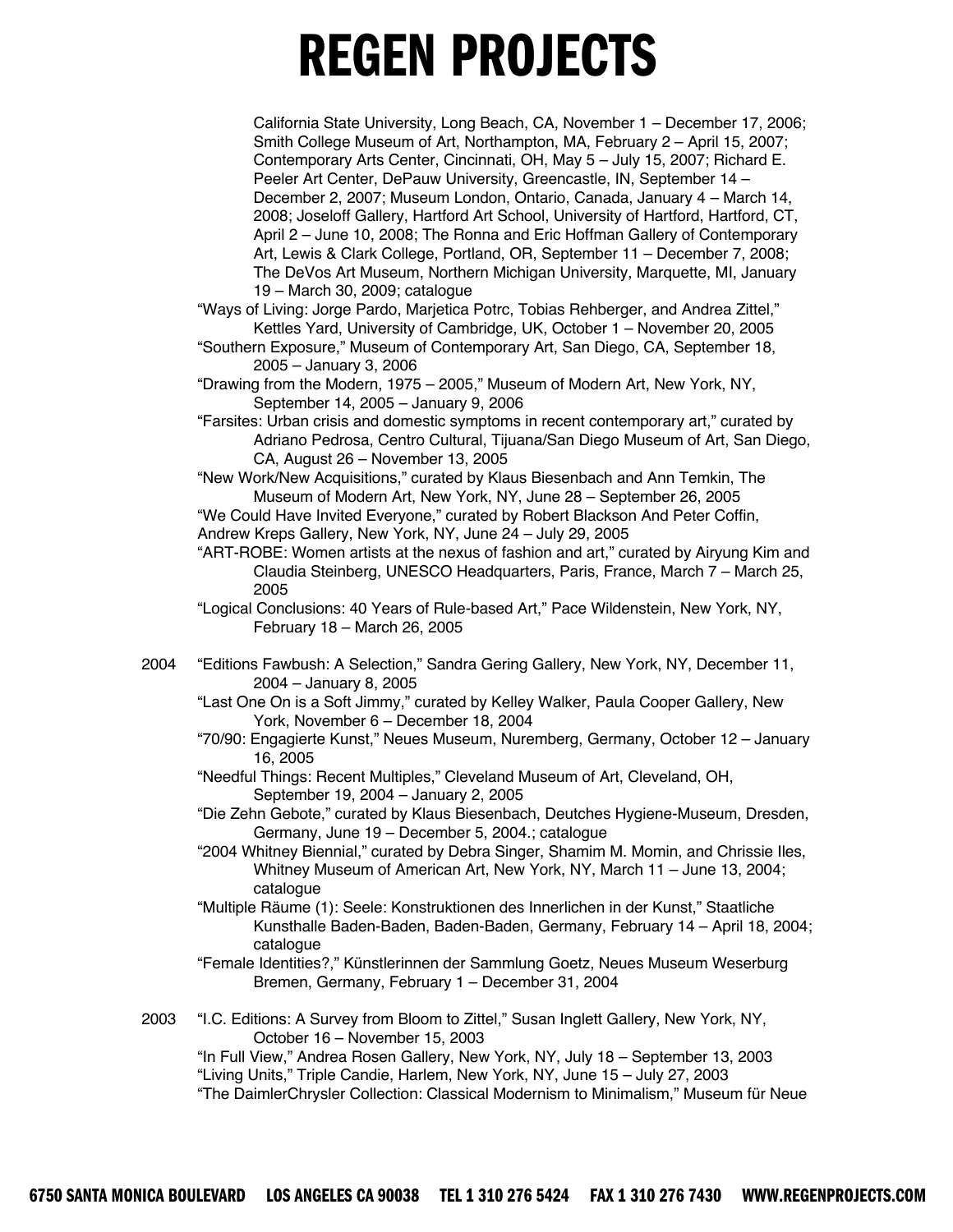Kunst ZKM, Karlsrue, Germany, May 24 – August 31, 2003; traveled to Pretoria Art Museum, Pretoria, South Africa, March 21 – June 27, 2004

"20th Anniversary Show," Monika Sprüth Philomene Magers, Cologne, Germany, April 25 – October 18, 2003

"Strangely Familiar: Approaches to Scale in the Collection of the Museum of Modern Art," New York State Museum, Albany, NY, April 6 – June 29, 2003

"Cloudless," curated by Bree Edwards, Center for Curatorial Studies, Bard College, Annadale-on-Hudson, NY, March 16 – 30, 2003

"Micropolítiques I: Art I quotidianitat: 2001-1989," Espai d'Art Contemporani de Castelló, Castelló, Spain, January 10 – March 30, 2003; catalogue

"Inaugural Exhibition," Regen Projects, Los Angeles, CA, January 5 – March 1, 2003

2002 "Trans\_positions," Centre d'art Passerelle, Brest, France, December 14, 2002 – March 8, 2003

"Twelfth Annual Print Fair," Seventh Regiment Armory, New York, NY, November 7 – 10, 2002

"L'image habitable," curated by Simon Lamunière, Centre pour l'image contemporaine, Geneva, Switzerland, November 2 – December 15, 2002; catalogue

"Touch Relational Art from the 1990's to Now," curated by Nicolas Bourriaud, San Francisco Art Institute, San Francisco, CA, October 18 – December 14, 2002

"Married by Powers, 11 Choices from the FRAC collection by BikVan Der Pol plus 10," TENT: Art Center in Rotterdam, The Netherlands, October 17 – November 17, 2002

"4-Ever Etched in Your Palm: 23rd Annual Benefit Art Auction," Los Angeles Contemporary Exhibitions, Los Angeles, CA, September 17, 2002; catalogue

"Die Wohltat Der Kunst- Post/Feministische Positionen der neunziger Jahre aus der Sammlung Geotz," curated by Rainald Schumacher and Matthias Winzen, Staatliche Kunsthalle Baden-Baden, Baden-Baden, Germany, September 14 – November 10, 2002; traveled to Sammlung Goetz, Munich, Germany, December 2 – March 15, 2003; Bergen Kunstmuseum, Bergen, Norway, August 22 – October 26, 2003; Fries Museum Leeuwarden, The Netherlands, April 25 – June 20, 2004; catalogue

"Public Affairs: von Beuys bis Zittel, das Offentliche in der Kunst," Kunsthaus Zurich, ̈ Switzerland, September 13 – December 1, 2002; catalogue

"Tempo," curated by Paulo Herkenhoff, Museum of Modern Art, Queens, NY, June 29 – September 9, 2002; catalogue

- "Print Publisher's Spotlight," Barbara Krakow Gallery, New York, NY, June 8 July 31, 2002
- "New Prints 2002/Summer," International Print Center, New York, NY, May 8 July 27, 2002

"SiteLines: Art on Main," Addison Gallery of American Art, Phillips Academy, Andover, MA, May 4 – September 29, 2002

"Inside Cars: Surrounding Interiors," curated by Judith Fox, Davis Museum and Cultural Center, Wellesley, MA, February 21 – June 9, 2002; traveled to Frederick R. Weisman Museum, University of Minnesota, Minneapolis, MN, September 7, 2002 – January 3, 2003; catalogue

"Passenger: The Viewer as Participant," curated by Øysten Ustvedt, Astrup Fearnley Museet for Moderne Kunst, Oslo, Norway, January 19 – March, 2002; catalogue

2001 "Active Ingredients," American Center for Wine, Food and the Arts, Napa, CA, November 18, 2001 – April 22, 2002

"New to the Modern: Recent Acquisitions from the Department of Drawing," Museum of Modern Art, New York, NY, October 25, 2001 – January 8, 2002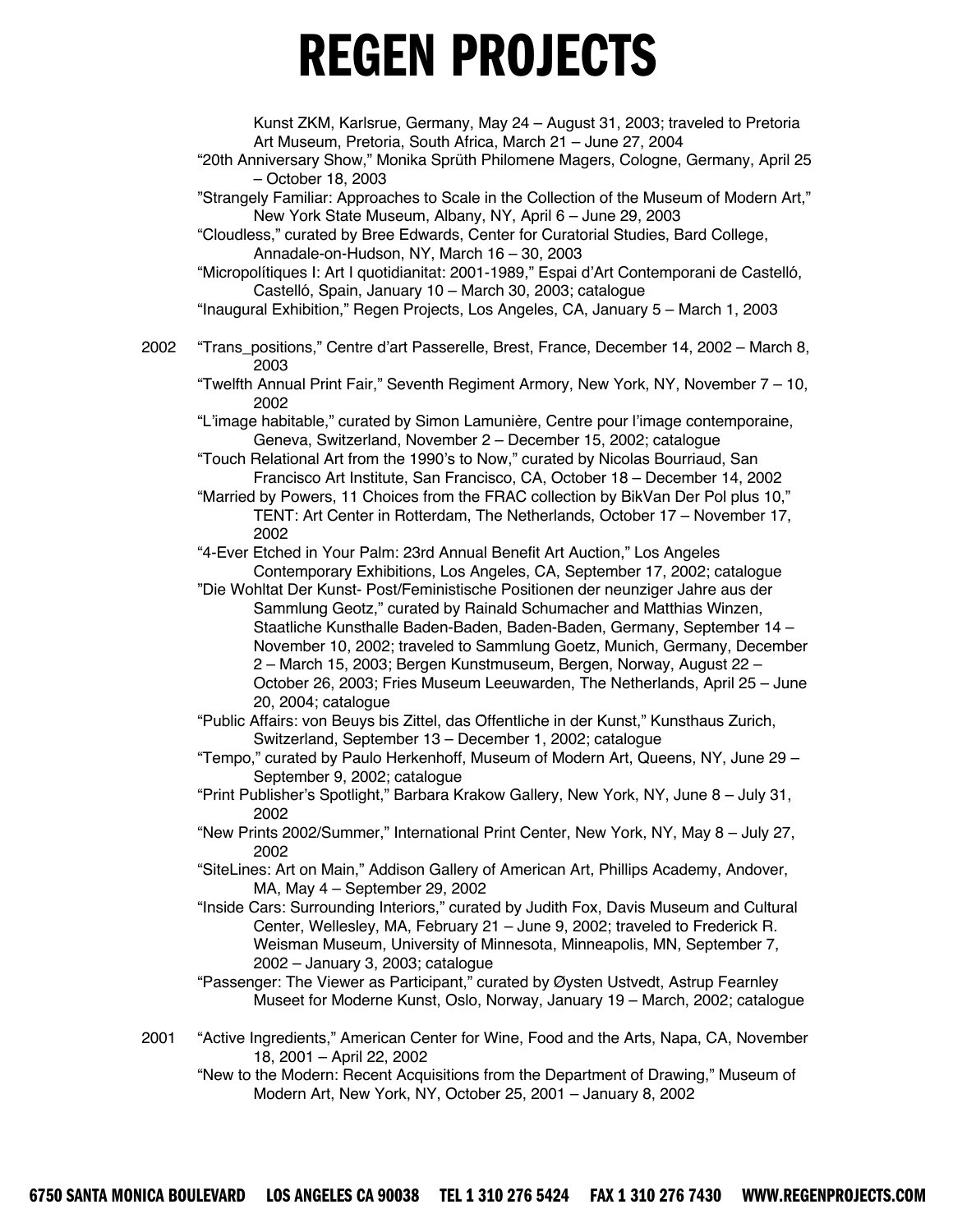"The (Ideal) Home Show," Gimpel Fils Ltd., London, UK, July 11 – September 8, 2001 "Work: Shaker Design and Recent Art," The Tang Teaching Museum and Art Gallery, Skidmore College, Saratoga Springs, NY, July 7 – September 16, 2001 "Works on Paper from Acconci to Zittel," Victoria Miro Gallery, London, UK, June 27 – September 15, 2001

"Without Hesitation: Views of the Olbricht Collection," Neues Museum Weserburg, Bremen, Germany, June 3 – September 16, 2001; catalogue

"Plug-In: Unity and Mobility," curated by Ostrud Westheider and Markus Heinzelmann, Westfälische Landesmuseum für Kunst und Julturgeschichte Münster, Münster, Germany, June 1 – July 29, 2001; catalogue

"Drawings," Regen Projects, Los Angeles, CA, May 26 – July 19, 2001

- "American Art from the Goetz Collection," curated by Peter Friese, Galerie Rudolfinum, The Centre of Contemporary Art, Prague, Czech Republic, May 23 – September 2, 2001; traveled to Kunstverin Weiden, Seiden, Germany, May 3 – June 9, 2002; catalogue
- "A New Domestic Landscape," curated by Lionel Bovier, Galeria Javier Lopez, Madrid, Spain, May 19 – April 2001
- "Just what is it that makes trailer homes so different, so appealing?," curated by Linda J. Park, Center for Curatorial Studies, Bard College, Annandale-on-Hudson, NY, May 13 – 27, 2001
- "VI Intentional Communities," Rooseum-Center for Contemporary Art, Malmö, Sweden, May 11 – August 12, 2001; traveled to Contemporary Art Centre, Vilnius, Lithuania, November 28, 2001 – January 13, 2002

"Comfort: Reclaiming Place in a Virtual World," curated by Kristin Chmabers, Cleveland Center for Contemporary Art, Cleveland, OH, March 9 – May 20, 2001; catalogue

- "Sammlung DaimlerChrysler: New Acquisitions from Armleder to Zittel," DaimlerChrysler Contemporary, Berlin, Germany, February 9 – April 1, 2001; catalogue
- "Pyramids of Mars," The Curve Gallery, Barbican Center, London, UK, February 8 March 25, 2001; traveled to Kunstmuseet Trapholt, Kolding, Denmark, May 10 – August 5, 2001
- 2000 "Everything Can Be Different," (ICI traveling exhibition) curated by Maria Lind, Maryland Institute College of Art, Baltimore, MD, November 17 – December 16, 2000; traveled to Jean Paul Slusser Gallery, University of Michigan School of Art in Ann Arbor, Ann Arbor, MI, September 11 – November 5, 2001; Art Museum, University of Memphis, Memphis, TN, March 1 – April 13, 2002; California Center for the Arts, Escondido, CA, September 14 – December 8, 2002; brochure

"Full Serve: Celebrating Ten Years of Shows curated by Kenny Schachter," Kenny Schachter/Rove, New York, NY, October 25 – December 3, 2000

"Made in California: Art, Image and Identity, 1900-2000," curated by Stephanie Barron, Los Angeles Museum of Contemporary Art, Los Angeles, CA, October 22, 2000 – February 25, 2001; catalogue

"Kulturbro 2000 (Cultural Biennal)," Malmö, Sweden, September 15 – December 15, 2000

- "Taxi: Contemporary Art in Seven Taxis in Copenhagen," sponsored by Navin Gallery, Bankok and One-Percent for the Arts, Copenhagen, Denmark, September 1 – 30, 2000
- "Of the Moment: Contemporary Art from the Permanent Collection," San Francisco Museum of Modern Art, San Francisco, CA, June 30 – August 29, 2000
- "L'Oeuvre Collective," Les Abbattoirs, Toulouse, France, June 24 October 15, 2000 "Art Unlimited," Basel Art Fair, Basel, Switzerland, June 20 – 26, 2000 "Elysian Fields," Centre Georges Pompidou, Paris, France, May 24 – July 24, 2000; catalogue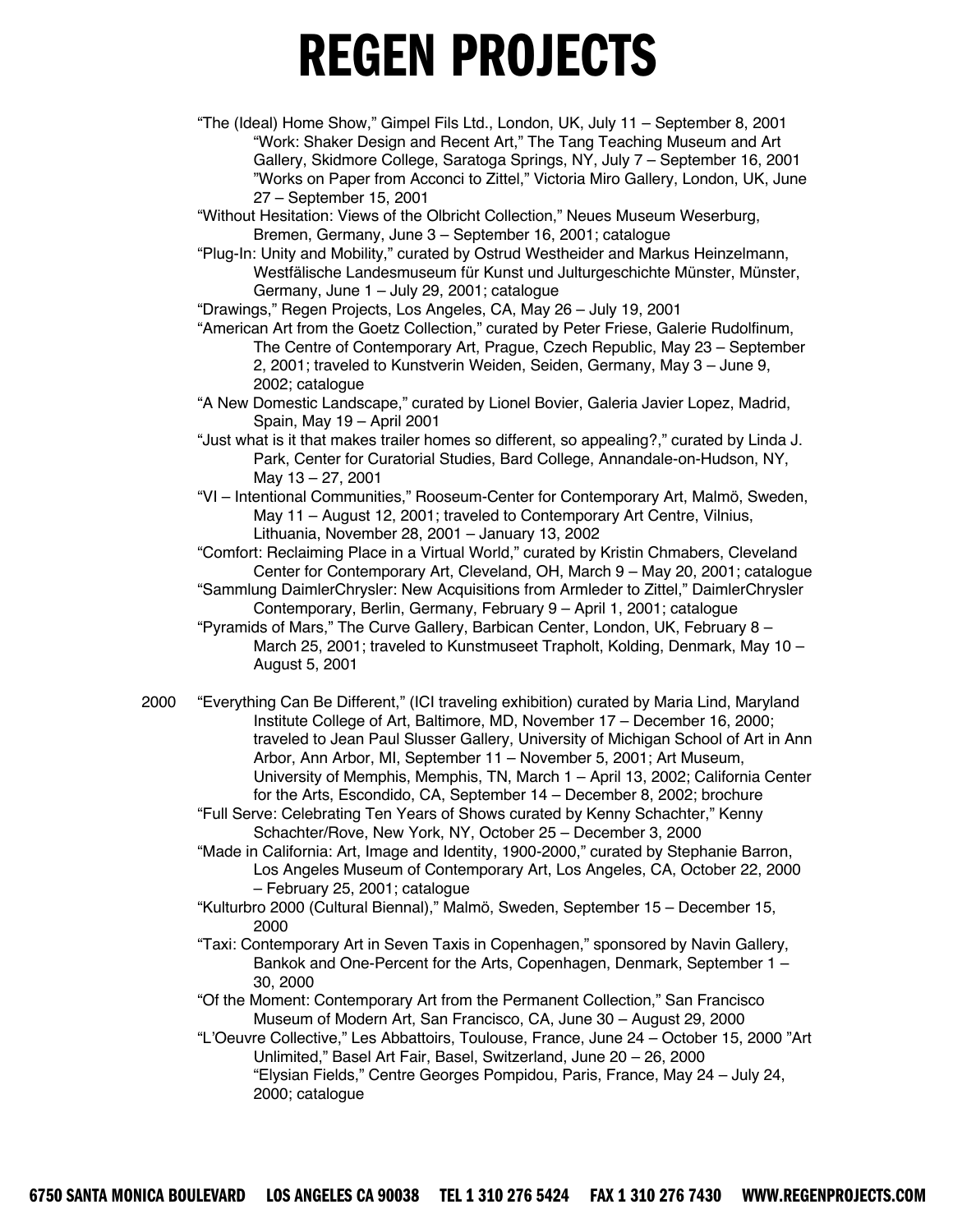"HausSchau: Das Haus in der Kunst," Deichtorhallen, Hamburg, Germany, May 12 – September 17, 2000; catalogue

"What If: Art on the Verge of Architecture and Design," Moderna Museet, Stockholm, Sweden, May 6 – September 3, 2000; pamphlet

"Quotidiana," Castello di Rivoli-Museo d'Arte, Rivoli Turin, Italy, February 5 – May 21, 2000; catalogue

"Against Design," Institute of Contemporary Art, Philadelphia, February 4 – April 16, 2000; traveled to Palm Beach Institute of Contemporary Art, Lake Worth, FL, June 18 – September 3, 2000; Museum of Contemporary Art San Diego, La Jolla, CA, January 21 – May, 2001; Kemper Museum of Contemporary Art, Kansas City, MO, June 22 – September 2, 2001; catalogue

- "A Salon for the 21st Century," John Weber Gallery, New York, NY, January 8 February 5, 2000
- 1999 "Head Over Heels, A Work of Impertinence," curated by Paulette Gagnon and Sandra Grant Marchand, Musée d'Art Contemporain de Montréal, Montreal, Canada, November 18, 1999 – April 23, 2000
	- "Art in Public Places at the Miami Design District," curated by Craig Robins, Dacra Companies, Miami Beach, FL, 1999
	- "In the Midst of Things," Bournville, Birmingham, UK, August 4 September 18, 1999; catalogue
	- "H99," H99 Helsingør Helsingborg, Sweden, July 16 August 30, 1999
	- "Micro Space/Global Time: An Architectural Manifesto," MAK Center for Art and Architecture L.A., Los Angeles, and MAK – Austrian Museum of Applied Arts, Vienna, June 2 – July 11, 1999; catalogue
	- "I'm the Boss of Myself," Sara Meltzer's on View, New York, NY, May 5 June 12, 1999
	- "Styrian Regional Exhibition 1999: Traffic," Land of Styria Department of Cultural Affairs, Styria, Austria, May 1 – October 31, 1999; catalogue
	- "Threshold: Invoking the Domestic in Contemporary Art," John Michael Kohler Arts Center, Sheboygan, WI, April 30 – August 15, 1999; traveled to Contemporary Art Center of Virginia, Virginia Beach, VA, September 29 – November 26, 2000; brochure
	- "Furniture as Art: An Exploration of Aesthetics and Function at the PaineWebber Art Gallery," PaineWebber Art Gallery, New York, NY, April 15 – June 25, 1999; pamphlet
	- "Formulas for Revelation," The Rotunda Gallery, Brooklyn, NY, April 8 May 22, 1999 "1999 Benefit Silent Auction," White Columns, New York, NY, February 19 – March 6, 1999
	- "Weird Science," Cranbrook Art Museum, Bloomfield Hills, MI, January 30 April 3, 1999; catalogue
- 1998 "Emotion–Young British Artists and American Artists from the Goetz Collection," Deichtorhallen Hamburg, Hamburg, Germany, October 30, 1998 – January 17, 1999; catalogue
	- "Propos Mobiles," L'Atelier Brancusi, Centre Georges Pompidou, Paris, France, October 24 – November 11, 1998
	- "Berlin/Berlin," Berlin Biennale für zeitgenössische kunst e.v., Berlin, Germany, September 30, 1998 – January 3, 1999
	- "Ingelnook II," State University of Illinios at Normal University Galleries, Normal, IL, August 19 – September 27, 1998
	- "Modelle," Osterreichische Galerie Belvedere, Vienna, Austria, July 9 ̈ October 11, 1998; catalogue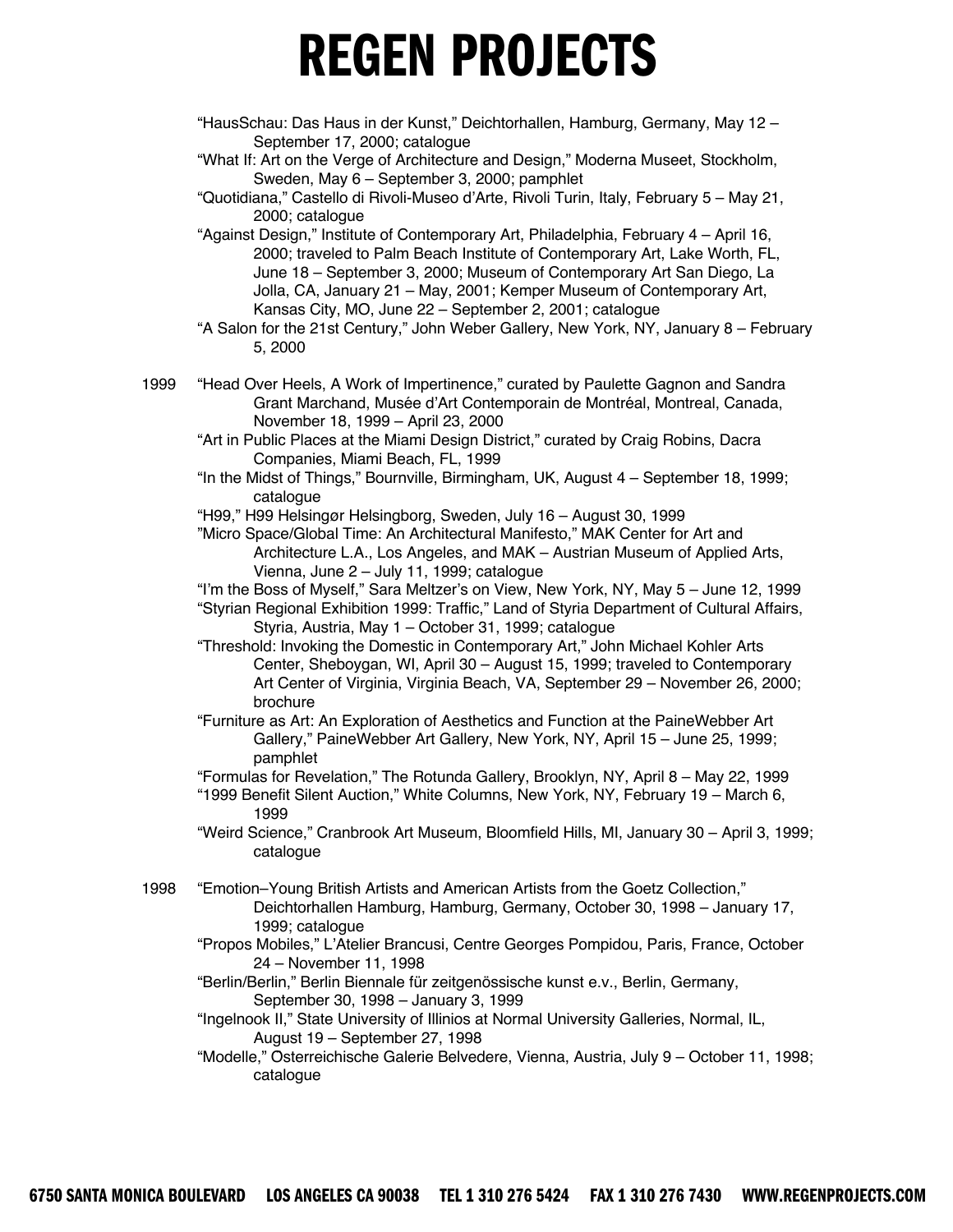- "Inglenook," Feigen Contemporary, New York, NY, June 19 July 31, 1998 "Travel & Leisure," Paula Cooper Gallery, New York, NY, May 2 – June 26, 1998 "Blue Horizon Art Collection," Berry House, Clarkenwell, UK, May – June, 1998
- "Wild/Life or the Impossibility of Mistaking Nature for Culture," curated by Amy Cappellazzo, Weatherspoon Art Gallery, Greensboro, NC, April 26 – July 26, 1998; catalogue
- "Eins, zwei, drei! Haus dabei!," Landschaftsverband Rheinland Rheinisches Industriemuseum, Oberhausen, Germany, March 29 – October 4, 1998
- 1997 "Kunst...Arbeit," Südwest LB Forum, Stuttgart, Germany, November 15, 1997 January 11, 1998; catalogue

"Media and Human Body: Fukui Biennale 7," Fukui Municipal Art Museum, Fukui City, Japan, November 15 – December 7, 1997; catalogue

- P.S. 1 Contemporary Art Center, Long Island City, NY, October 24, 1997 February 28, 1998
- "Patrick Painter Editions," Lehmann-Maupin Gallery, New York, NY, October 18 November 29, 1997
- "Check in! Ene Reise im Museum für Gegenwartskunst," curated by Donna DeSalvo, Museum für Gegenwartskunst, Basel, Switzerland, October 4, 1997- March 8, 1998; catalogue

"Staging Surrealism: A Succession of Collections 2," Wexner Center for the Arts, Columbus, OH, September 19, 1997 – January 4, 1998; catalogue

- "Best of the Season," The Aldrich Museum of Contemporary Art, Ridgefield, CT, September 14, 1997 – January 4, 1998; pamphlet
- "Skulptur Projekte in Münster 1997," curated by Kasper König, Westfälisches Landesmuseum fur Kunst und Kulturgeschichte Münster, Germany, June 22 -September 28, 1997; catalogue
- "documenta X/Poetics," curated by Catherine David, Fridericianum, Kassel, Germany, June 21 – September 28, 1997; catalogue
- "Selections from the Collection," The Museum of Modern Art, New York, NY, May 29 August 19, 1997
- "Accrochage: Seth Edenbaum, Jackie Ferrara, Senga Nenga Nengudi, Andrea Zittel," Thomas Erben Gallery, New York, NY, February 22 – March 22, 1997
- "Discovery Collection," Musee D'Art Contemporain, Bordeaux, France, January 31 May 23, 1997
- 1996 "Just Past: The Contemporary in MOCA's Permanent Collection, 1975-96," The Geffen Contemporary at MOCA, Museum of Contemporary Art, Los Angeles, CA, September 29 – January 19, 1997
	- "Living Units," Macdonald Stewart Art Centre, Guelph, Canada, September 26 November 10, 1996
	- "Space, Mind, Place," Andrea Rosen Gallery, New York, NY, July 8 August 7, 1996 "Multiple Application," Klosterfelde, Berlin, Germany, June 28 – September 4, 1996 "Nach Weimar," Kunstsammlung Zu Weimar/Nues Museum Weimar, Weimar, Germany, June 26 – July 28, 1996; catalogue
	- "Sammlung Volkmann zeigt: Faustrecht der Freiheit," Kunstsammlung Gera, Germany, April 13 – May 27, 1996; traveled to Neues Museum Weserburg, Bremen, Germany, June 22 – September 15, 1996; catalogue

"Social Fictions: Lari Pittman, Andrea Zittel," curated by Lelia Amalfitano, Barbara & Steven Grossman Gallery, School of the Museum of Fine Arts, Boston, MA, February 21 – March 17, 1996; catalogue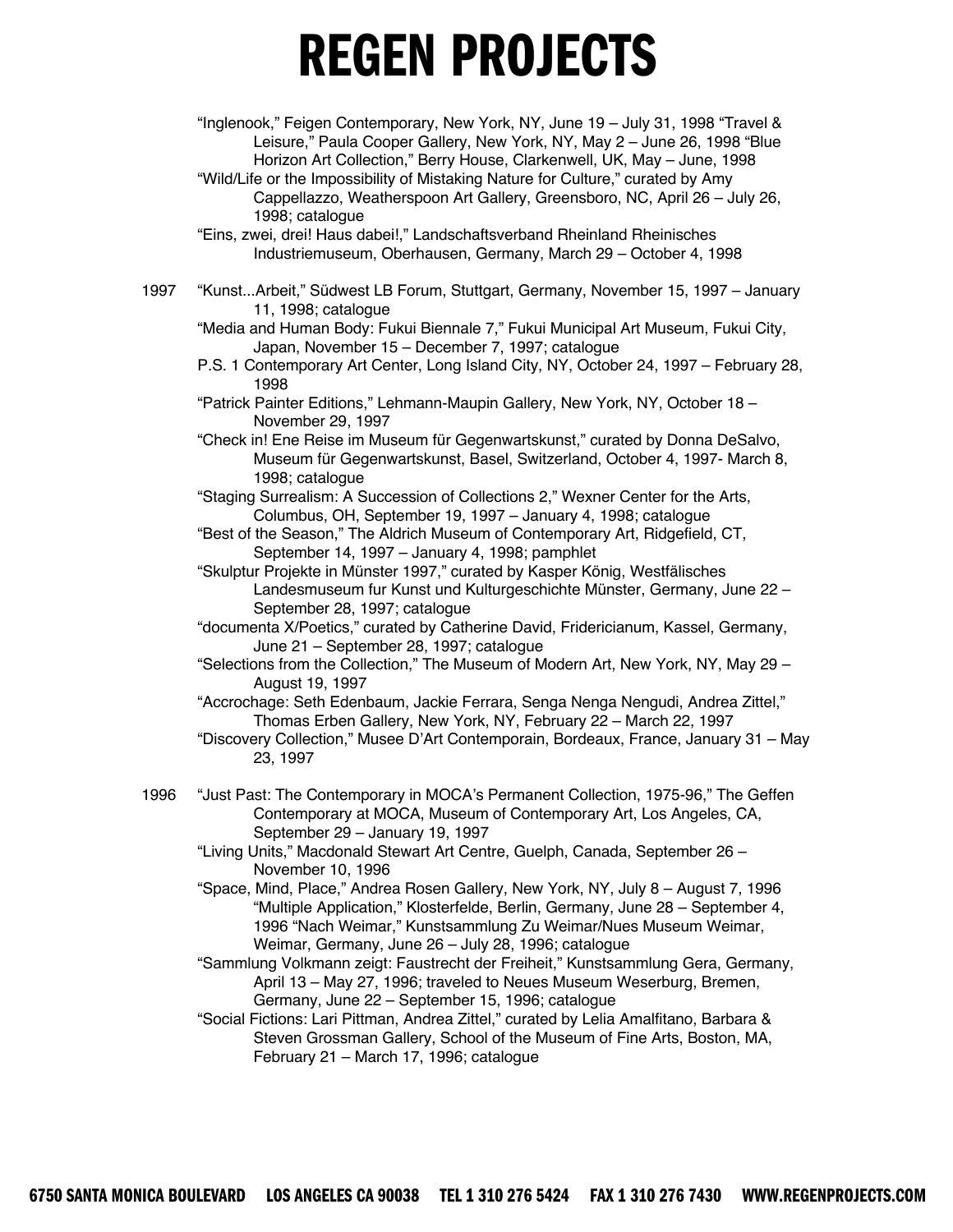"Collezionisimo a Torino: Le opere di sei collezionisti d'Arte Contemporanea," curated by Ida Gianelli, Castello di Rivoli, Torino, Italy, February 16 – April 21, 1996; catalogue

"RE:formations/design directions at the end of a century," Chandler Gallery, Davis Museum and Cultural Center, Wellesley College, Wellesley, MA, February 2 – June 9, 1996; catalogue

"Urgence," curated by Jean- Louis Froment and Abdellah Rorroum, capc Musee d'Art contemporain Entrepot, Bordeaux, France, January 26 – March 24, 1996; catalogue

1995 "Campo 95," curated by Francesco Bonami, on the occasion of the 1995 Venice Biennale, Corderie dell'Arsenale, Venice, Italy, June – July 1995; traveled to Fondazione Sandretto Re Rebaudengo per l'Arte, Turin, Italy, October 20 – December 31, 1995; Konstmuseet, Malmö, Sweden, February 11 – April 8, 1996; catalogue

"Living with Contemporary Art," curated by Harry Philbrick, The Aldrich Museum of Contemporary Art, Ridgefield, CT, October 1, 1995 – January 7, 1996; catalogue

"Nutopi," curated by Lars Nittve, Rooseum Center for Contemporary Art, Malmo, Sweden, June 3 – August 27, 1995; catalogue

- "Trust," Tramway, Glasgow, UK, May 7 June 18, 1995
- "1995 Whitney Biennial Exhibition," curated Klaus Kertess, Whitney Museum of American Art, New York, NY, March 15 – June 11, 1995; traveled to Veletrzni Palac, Prague, Czechoslovakia, September 21 – December 3, 1995; Statens Museum for Kunst, Copenhagen, Denmark, May 31 – August 11,1996; catalogue
- "About Place: Recent Art of the Americas," curated by Madeleine Grynsztejn, The Art Institute of Chicago, Chicago, IL, March 11 – May 21, 1995; catalogue
- "New York, Auction Benefit," White Columns, New York, NY, February 17 March 4, 1995
- "Light for the Dark Days of Winter," A/D Gallery, New York, NY, January 6 February 15, 1995
- 1994 "Naked City," Galeria Massimo De Carlo, Milan, Italy, December 7, 1994 January 31, 1995

"A Series of Rotating Installations: John Currin and Andrea Zittel," Andrea Rosen Gallery, New York, NY, October 25 – 29, 1994

"esprit d'amusement," Grazer Kunstverein, Graz, Austria, October 1 – 30, 1994; catalogue

"Sense and Sensibility: Women Artists and Minimalism in the Nineties," Museum of Modern Art, New York, NY, June 16 – September 11, 1994; catalogue "Drawing on Sculpture," Cohen Gallery, New York, NY, June 9 – July 28, 1994

"Full Service," curated by Alexander Berscheid and Jade Dellinger, HERE Home for Contemporary Theater and Art, New York, NY, May 7 – June 18, 1994

"Who Chooses Who Benefit Auction," New Museum of Contemporary Art, New York, NY, April 20 – 24, 1994

"SOHO at Duke V: Living in Knowledge: An Exhibition About Questions Not Asked," curated by Rebecca Katz and Jane McFadden, Duke University Art Museum, Durham, NC, April 8 – May 29, 1994; catalogue

"Sammlung Volkmann," Kasper Konig, Berlin, Germany, March 19 – July 2, 1994

"Don't Postpone Joy or Collecting Can Be Fun!," curated by Rudi Molacek and Barbara Steffen, Neue Galerie, Graz, Austria, March 18 – April 24, 1994; traveled to Austrian Cultural Institute, New York, NY, May 26 – June 24, 1994

"Are You Experienced?," Andrea Rosen Gallery, New York, NY, March 11 – April 9, 1994 "Art After Collecting," curated by Rainer Ganahl, Galerie Philomene Magers, Cologne,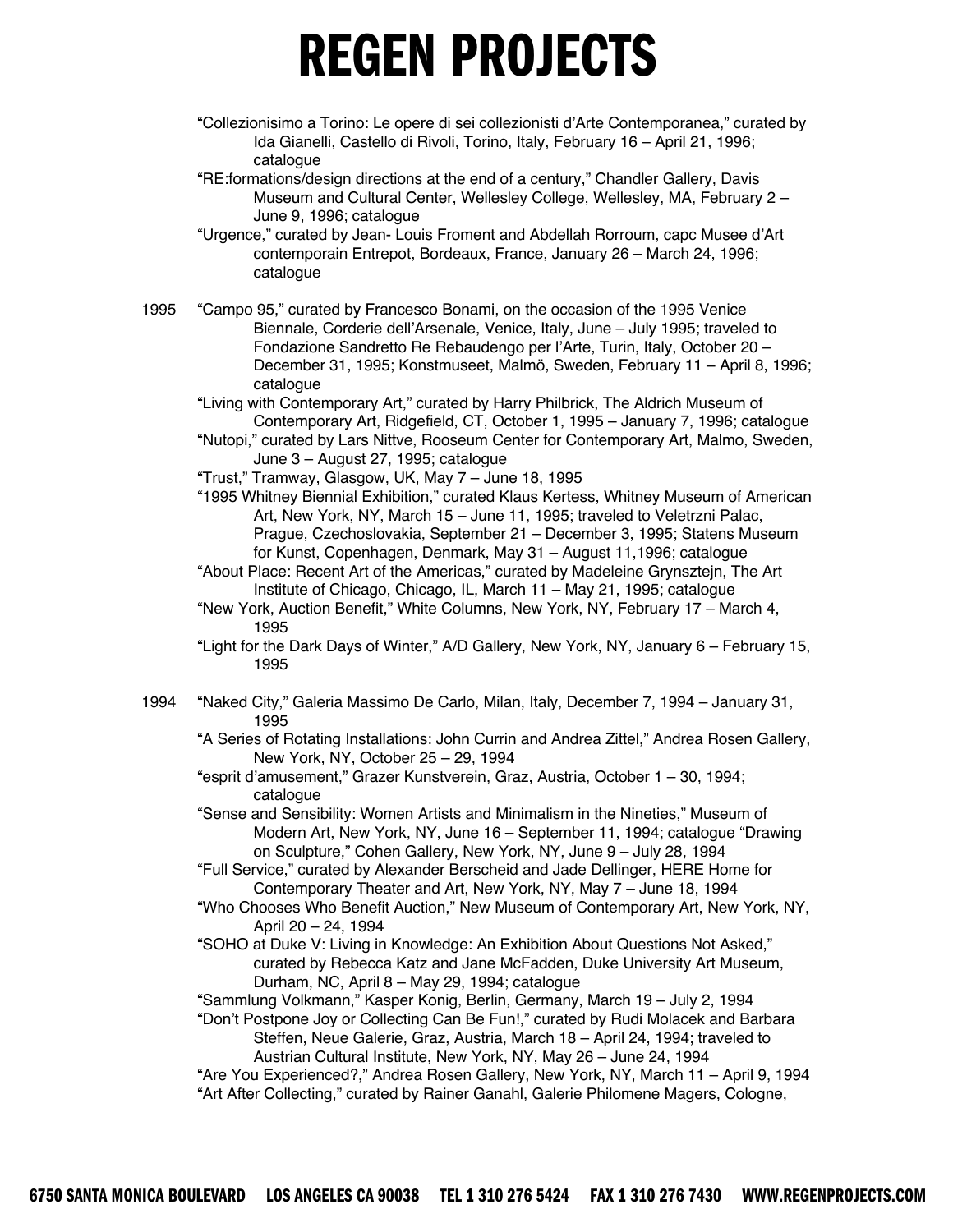Germany, February 25 – March 25, 1994

"Lost in Thought," curated by Zdenka Gabalova, Manes Gallery, Prague, Czech Republic, February 20 – March 30, 1994

"L'hiver de l'Amour (Winter of Love)," curated by Elein Fleiss and Olivier Zah, Musee d'Art Moderne de la Ville de Paris, Paris, France, February 10 – March 13, 1994; traveled to P.S. 1 Contemporary Art Center, Long Island City, New York, October 13 – January 8, 1995; catalogue

"Camping," Galerie Jennifer Flay, Paris, France, January 25 – February 3, 1994

"Don't Look Now," curated by Joshua Decter, Thread Waxing Space, New York, NY, January 22 – February 26, 1994; catalogue

1993 Galerie Massimo De Carlo, Milan, Italy, November 29, 1993 – January 29, 1994 "Guest Room with Andrew Ong," Achim Kubinski Gallery, New York, NY, October 29 – December 4, 1993

"Mac Adams, Ping Chong, Andrea Zittel," Art Awareness, Lexington, NY, July 24 – September 5, 1993

"Real Time," curated by Gavin Brown, Institute of Contemporary Art, London, UK, June 19 – July 18, 1993; catalogue

"Aperto 1993: Emergency," curated by Achille Bonito Oliva, XLV Venice Beinnale, Venice, Italy, "Can Art Change the World?," curated by Jeffrey Deitch, June 13 – October 10, 1993; catalogue

"Eau de Cologne," Galerie Monika Spruth, Cologne, Germany, June 5 – September 18, 1993

"Just what is it that makes today's home so different, so appealing?," Galerie Jennifer Flay, Paris, France, June 3 – July 17, 1993

"The Final Frontier," New Museum of Contemporary Art, New York, NY, May 7 – August 15, 1993; pamphlet

"Add Hot Water," Sandra Gering Gallery, New York, NY, February 20 – March 20, 1993

- "Documentario: Privacy," curated by Gianni Romano, Spazio Opos, Milan, Italy, January 15 – 30, 1993
- 1992 "Simon Leung, Andrea Zittel," Andrea Rosen Gallery, New York, NY, October 23 November 28, 1992

"Home Improvements," curated by Gavin Brown, 209 West 97 Street, Apartment 7B, New York, NY, October 4 – November 10, 1992

"One + One," La Galerie Du Mois, Paris, France, 1992

"Writing on the Wall," 303 Gallery, New York, NY, June 20 – July 31, 1992

"The Radio Show," Artist's Space, New York, NY, 1992

"Insignificant," curated by Gavin Brown, 10 East 39 Street, Suite 525, New York, NY, 1992

"One Leading to Another," 303 Gallery, New York, NY, February 8 – March 14, 1992

1991 "Ornament: Ho Hum All Ye Faithful," John Post Lee Gallery, New York, NY, 1991 "Plastic Fantastic Lover (object a)," curated by Catherine Liu, Blum Helman Warehouse, New York, NY, October 12 – November 9, 1991; catalogue

"Warp and Woof, Comfort and Dissent," organized Connie Butler, Artist's Space, New York, NY, September 26 – November 9, 1991; catalogue

"Decorous Beliefs," curated by Kenny Schachter, Natalie Rivera, New York, NY, 1991 "Home for June," curated by Erik Oppenheim, Home for Contemporary Theater and Art, New York, NY, 1991

"From Sculpture," BACA Downtown, Brooklyn, NY, 1991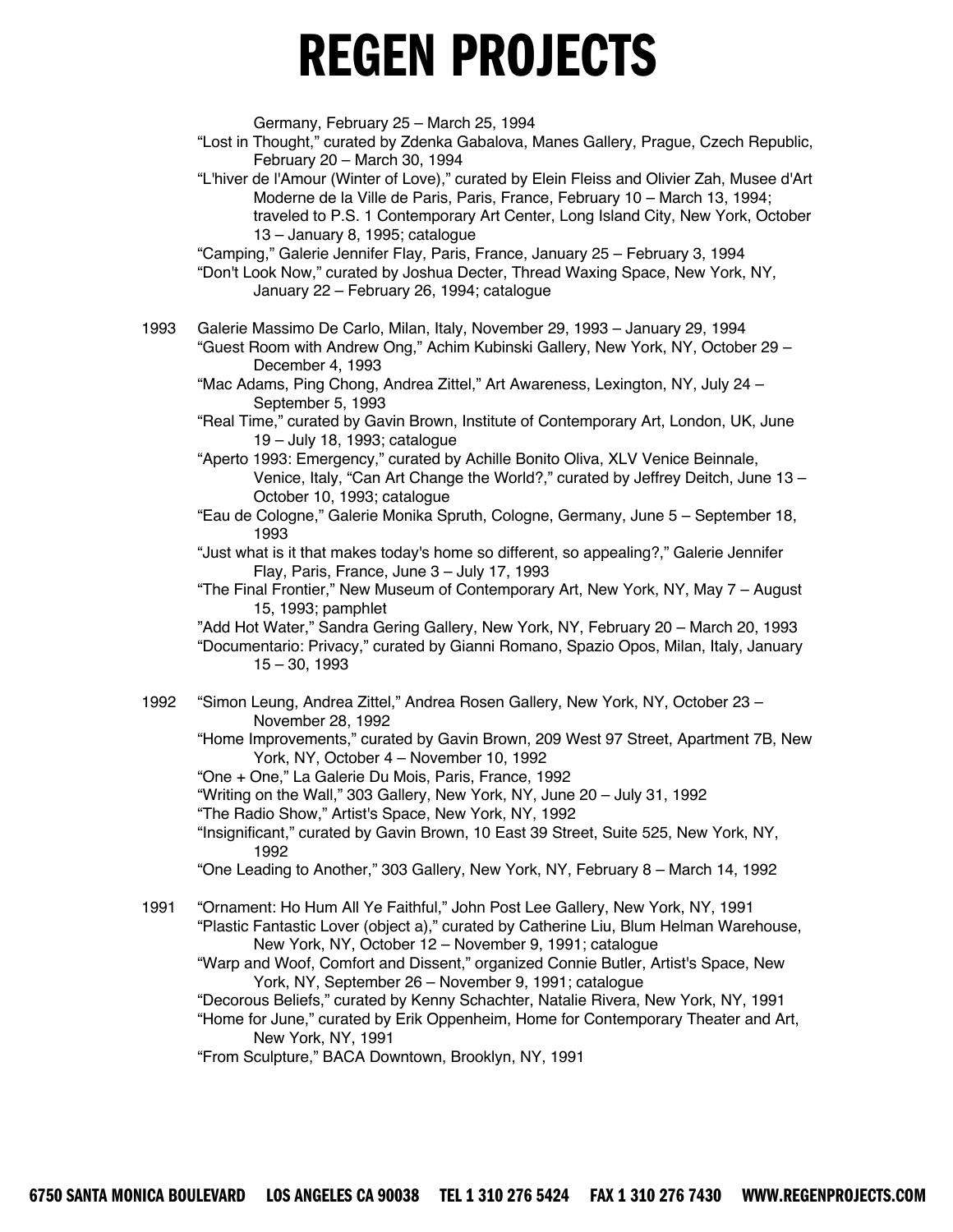- 1990 "On Target '90: Zephyr Gallery Third Annual Invitational," Zephyr Gallery, Louisville, KY, November 2 – 28, 1990; brochure "Graduate Thesis Exhibition," Museum of Art, Rhode Island School of Design, Providence, RI, 1990
- 1989 "SDSU Choice: Alumni Invitational," University Gallery, San Diego State University, San Diego, CA, February 11 – March 29, 1989
- 1988 "Art for Nicaragua," Installation Gallery, San Diego, CA, 1988

#### **Curatorial Projects:**

- 2022 "High Desert Test Sites 2022 (HDTS 2022): The Searchers," curated by Iwona Blazwick, Joshua Tree, CA, April 16 – May 29, 2022
- 2017 "High Desert Test Sites 2017," Joshua Tree, CA, October 21 22, 2017; catalogue
- 2013 "High Desert Test Sites 2013 (HDTS 2013)," Joshua Tree, CA, October 12 19, 2013; catalogue
- 2011 "High Desert Test Sites 2011 (HDTS 2011)," Joshua Tree, CA, October 15 16, 2011; catalogue "Lior Shvil: Operation OZ Belev-Yam," Andrea Rosen Gallery, New York, NY, May 5 – June 11, 2011
- 2008 "High Desert Test Sites CB08 (HDTS CB08)," Joshua Tree, CA, November 7 9, 2008; catalogue
- 2007 "High Desert Test Sites 2007 (HDTS 2007)," Joshua Tree, CA, May 12 13, 2007; catalogue
- 2006 "High Desert Test Sites 5 (HDTS 5)," Joshua Tree, CA, May 6 7, 2006; catalogue
- 2004 "High Desert Test Sites 4 (HDTS 4)," Joshua Tree, CA, October 23 24, 2004; catalogue
- 2003 "High Desert Test Sites 3 (HDTS 3)," Joshua Tree, CA, October 25 26, 2003; catalogue "High Desert Test Sites 2 (HDTS 2)," Joshua Tree, CA, May 23 – 24, 2003; catalogue
- 2002 "High Desert Test Sites 1, (HDTS 1)," Joshua Tree, CA, November 23 24, 2002; catalogue
- 1993 "Artists Select: Part I," an artist curated exhibition, Andrea Zittel selected Craig Kalpakjian, Artist Space, New York, NY, November 20, 1993 – January 15, 1994

#### **Public Commissions:**

2014 Denver Federal Center, Denver, CO

#### **Public Collections:**

Addison Gallery of American Art, Andover, MA Albright Knox Art Gallery, Buffalo, NY CAPC musée d'art contemporain de Bordeaux, Bordeaux, France Center for Curatorial Studies at Bard College, Annandale-On-Hudson, NY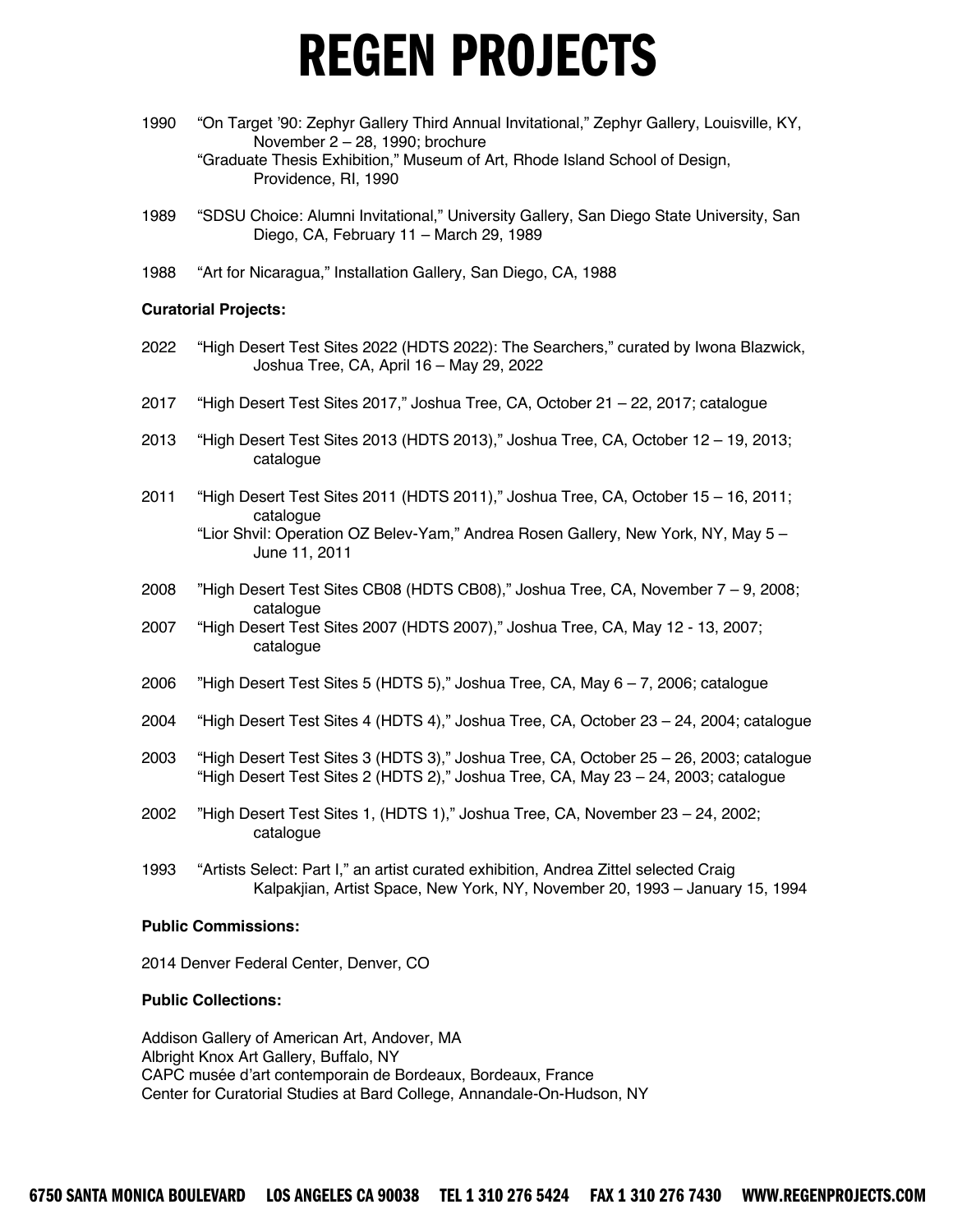Cincinatti Art Museum, Cincinatti, OH Cooper-Hewitt National Design Museum, New York, NY Emanuel Hoffmann-Stiftung, Münchenstein, Switzerland Fondazione Prada, Italy FRAC Nord – Pas de Calais, Dunkerque, France Grazer Kunstverein, Graz, Austria Hammer Museum, Los Angeles, CA Israel Museum, Jerusalem, Israel Jumex Collection, Mexico City, Mexico Los Angeles County Museum of Art, Los Angeles, CA Louisiana Museum of Modern Art, Humlebæk, Denmark Magasin 3, Stockholm, Sweden Metropolitan Museum of Art, New York, NY Milwaukee Art Museum, Milwaukee, MI Moderna Museet, Stockholm, Sweden Museum of Contemporary Art, Chicago, IL Museum of Contemporary Art, San Diego, CA Museum of Contemporary Art, Los Angeles, CA Museum of Modern Art, New York, NY National Gallery of Australia, Parkes Australian Capital Territory Nevada Museum of Art, Reno, NV Palm Springs Art Museum, Palm Springs, CA San Francisco Museum of Modern Art, San Francisco, CA Sammlung Goetz, Munich, Germany Solomon R. Guggenheim Museum, New York, NY Tate Modern, London, UK Whitney Museum of American Art, New York, NY

#### **Awards and Grants:**

- 2016 John Simon Guggenheim Memorial Foundation *Fine Arts Fellowship*  VIA Art Fund *Artistic Production Grant* GSA *Design Award*
- 2012 Kiesler Private Foundation *Austrian Frederick Kiesler Prize for Architecture and the Arts*
- 2007 AICA-USA *Best Architecture or Design Show*  ArtScene *The Rising Star Award*
- 2006 College Art Association, *Artist Award for a Distinguished Body of Work*
- 2005 Smithsonian American Art Museum *Lucelia Artist Award*
- 1999 Alfried Krupp von Bohlen und Halbach-Foundation *catalogue support prize*
- 1997 *Oribe Award*
- 1996 Coutts Contemporary Art Foundation *Coutts Contemporary Art Award*
- 1995 Deutschen Akademischen Austauschdienst *DAAD Grant*
- 1990 Rhode Island School of Design *Award of Excellence*